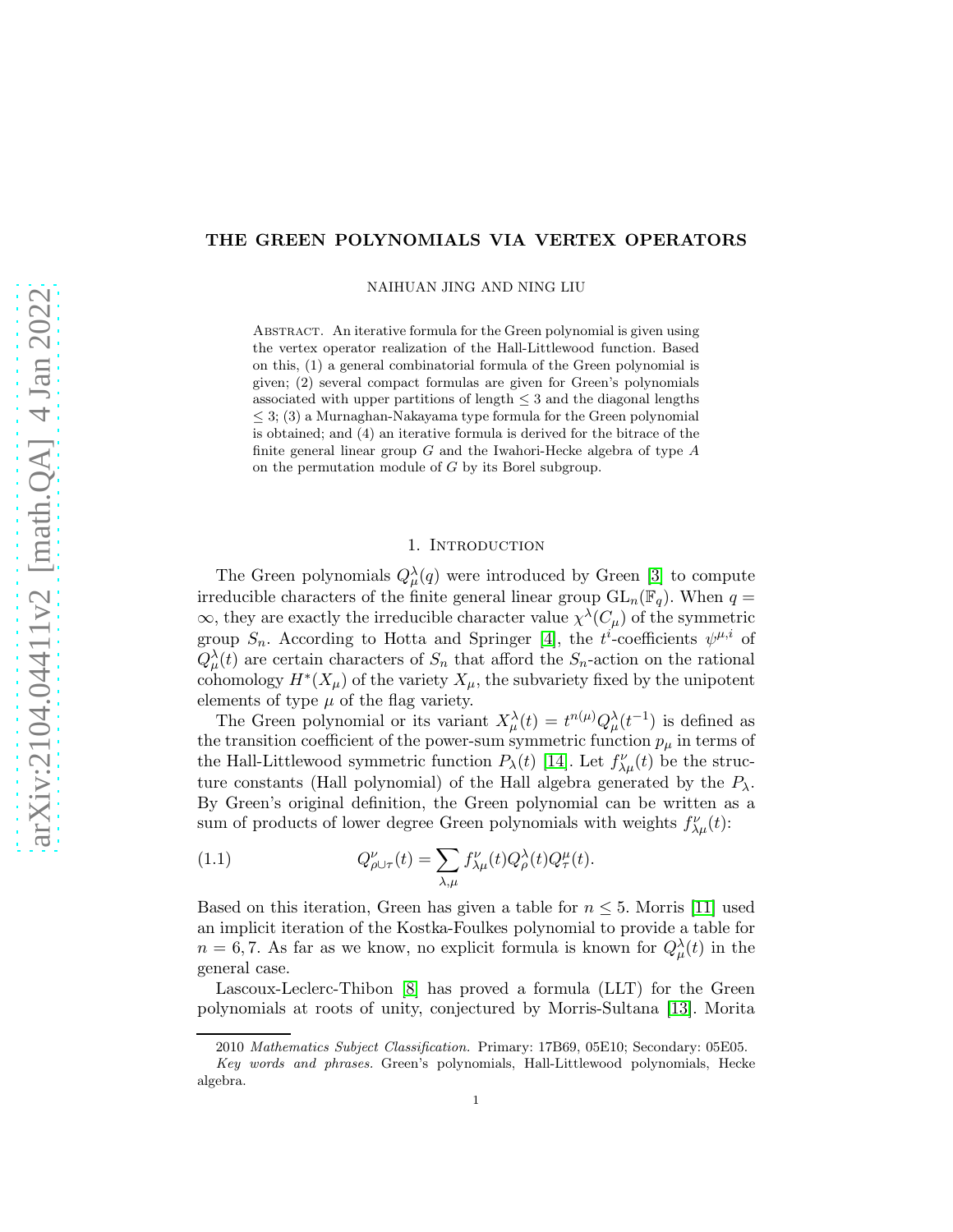[\[10\]](#page-18-6) has generalized the LLT formula and given a formula for  $Q^{\lambda}_{\mu}(\omega)$  for  $\lambda$ being hook-shaped at a root of unity  $\omega$ .

Recently, Bryan and one of us [\[2\]](#page-18-7) have used vertex operators to derive a direct iterative formula for the Kostka-Foulkes polynomial. In the first part of the paper, we will use the same idea to give an iterative formula for the Green polynomials. Using this formula, we are able to recover all previously known compact formulas for the Green polynomials and offer some new ones. First of all, we obtain a general combinatorial formula:

(1.2) 
$$
X_{\mu}^{\lambda}(t) = \sum_{\{\rho^{i}\},\{\tau^{i}\}} \prod_{j=1}^{l(\lambda)-1} \frac{(-1)^{l(\rho^{(j)})}}{z_{\rho^{(j)}}(t)}
$$

summed over interlacing sequences  $\{\tau^i\}$  and  $\{\rho^i\}$  of partitions (see Theorem [2.7\)](#page-8-0). In particular, this also gives a combinatorial formula of the irreducible character value for the symmetric group  $S_n$   $(t = 0 \text{ or } q = \infty)$ .

Special cases of our general formula recover previously known formulas for  $X^{\lambda}_{\mu}(t)$ , In fact, our compact formula  $Q^{(k,1^{n-k})}_{\mu}(t)$  for all values of t recovers and generalizes Morita's formula. As examples, we check that our formula recovers the known ones for  $Q^{\lambda}_{(1^n)}(t)$  and  $Q_{\mu}^{(1^n)}(t)$ . Moreover, we also derive several general formulas for the Green polynomials, namely, compact formulas of  $Q_{\mu}^{\lambda}(t)$  for  $l(\mu) \leq 3$  as well as with Frobenius diagonal of  $\mu \leq 3$  are obtained.

Our method relies upon applications of dual vertex operators on the vertex operator realization of the Hall-Littlewood functions [\[7\]](#page-18-8) and straightening out the general Hall-Littlewood operators associated with compositions to those with partitions. One application is to derive a Murnaghan-Nakayama formula for the Green polynomial in the general case.

The second part of the paper deals with an important application of our method. Let  $G = GL_n(\mathbb{F}_q)$  and  $H_n(q)$  the Iwahori-Hecke algebra in type A. Let B be the upper Borel subgroup of G, the algebra  $H_n(q)$  is naturally realized via the permutation module  $\text{Ind}_{B}^{G}1$ , where 1 is the trivial B-module. In fact, this model also gives an alternative derivation of the Frobenius character formula of  $H_n(q)$  [\[15\]](#page-18-9).

Note that the general linear group G acts on  $\text{Ind}_{B}^{G}1$  by left multiplication, which commutes with the natural action of the Iwahori-Hecke algebra  $H_n(q)$ . By Green's theory the multiplicity of the irreducible  $H_q(n)$ -module appearing in  $\text{Ind}_{B}^{G}1$  indexed by  $\lambda$  is controlled by the Kostka-Foulkes polynomial  $K_{\lambda\mu}(t)$ , and the latter is exactly the irreducible character value  $\chi^{\lambda}(u_{\mu})$  of  $GL_n(\mathbb{F}_q)$  at the unipotent element  $u_\mu$  in type  $\mu$ . Halverson and Ram [\[5\]](#page-18-10) derived a combinatorial formula for the  $(G, H_q(n))$ -bitrace of the permutation module  $\text{Ind}_{B}^{G}1$  using the Bruhat decomposition. In this paper, we will derive an iterative formula for the bitrace on  $\text{Ind}_{B}^{G}1$  and then a general formula for the bitrace. Based on the iterative formula we also give a table of the bitrace for  $n \leq 5$ .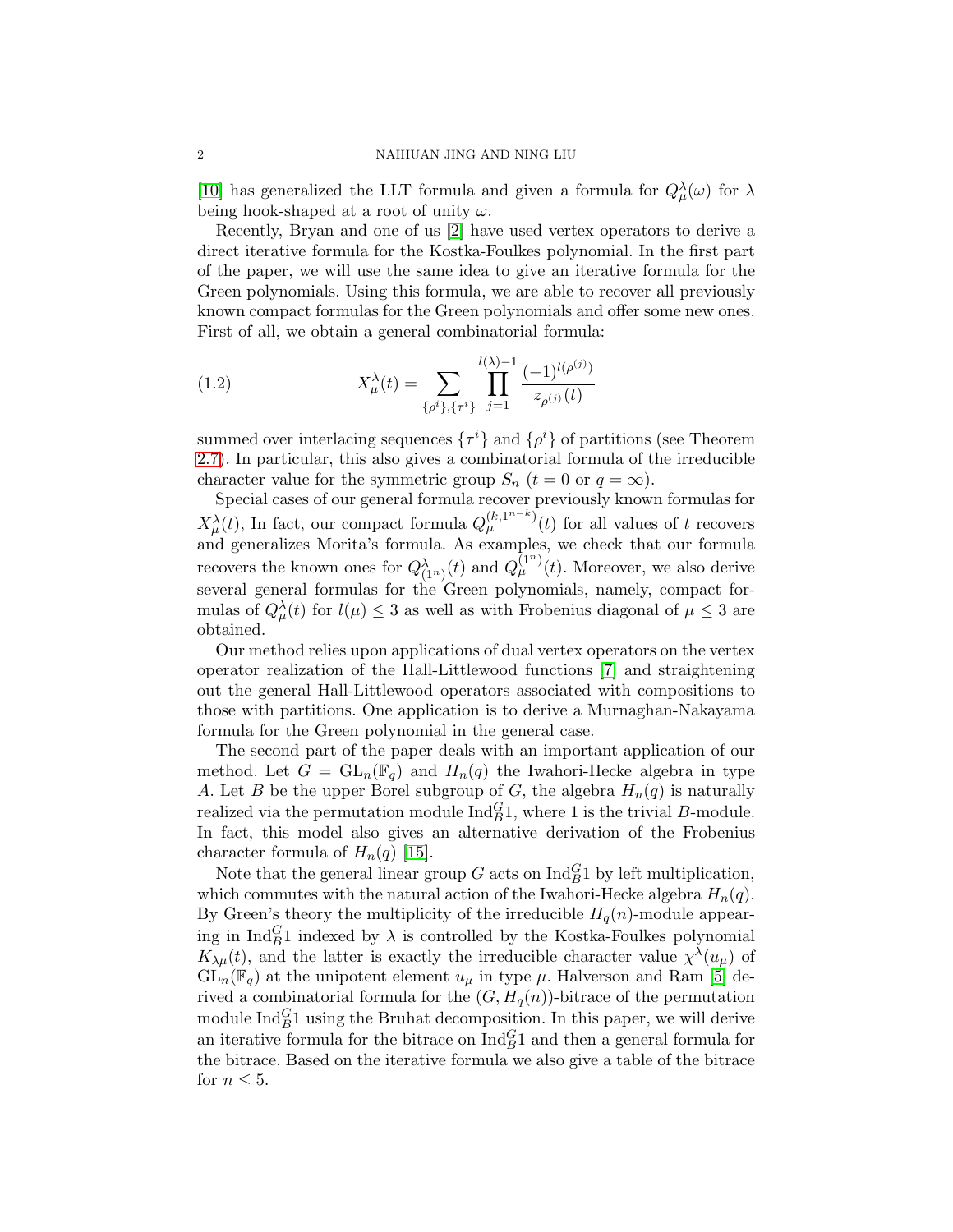The paper is naturally divided into three parts. In Sect. [2](#page-2-0) we first recall the vertex operator realization of the Hall-Littlewood functions and express the Green polynomial  $X^{\lambda}_{\mu}(t)$  as the transition coefficients between the Hall basis and the power-sum basis. Using the technique of vertex operators, we derive a useful iterative formula for  $X_{\mu}^{\lambda}(t)$ . Then we derive a general formula of  $X_{\mu}^{\lambda}(t)$  as well as several compact formulas in special cases. In Sect. [3](#page-10-0) we derive a Murnaghan-Nakayama type formula for the Green polynomial by using a straightening formula of the Hall-Littlewood functions indexed by compositions. Finally in Sect. [4](#page-13-0) we compute the bitrace of the finite general linear group  $G$  and the Iwahori-Hecke algebra of type  $A$  on the permutation module of G, and derive an iterative formula as well as the general formula. The paper is concluded with a table of the bitrace for  $n \leq 5$ .

# <span id="page-2-0"></span>2. Vertex operator realization of Hall-Littlewood polynomials

A composition  $\lambda = (\lambda_1, \lambda_2, \ldots, \lambda_l)$ , denoted by  $\lambda \models n$ , is a sequence of nonnegative integers  $\lambda_i$  (the parts) that sum up to n. If the sequence is weakly decreasing, then  $\lambda$  is called a partition and denoted as  $\lambda \vdash n$ . The total sum  $\sum_i \lambda_i = n$  is the weight of  $\lambda$  and the number of (nonzero) parts is denoted by  $l(\lambda)$ . A partition  $\lambda$  of weight n is usually denoted by  $\lambda \vdash n$ , and the set of partitions will be denoted by  $P$ . Sometimes  $\lambda$  is arranged in the ascending order:  $\lambda = (1^{m_1} 2^{m_2} \cdots)$  with  $m_i$  being the multiplicity of i in λ. For partition λ, let  $z_{\lambda} = \prod_{i \geq 1} i^{m_i(\lambda)} m_i(\lambda)!$  and denote

(2.1) 
$$
z_{\lambda}(t) = \frac{z_{\lambda}}{\prod_{i \geq 1} (1 - t^{\lambda_i})}
$$

The Young or Ferrers diagram of partition  $\lambda$  is the diagram of  $l(\lambda)$  rows of boxes aligned to the left where the *i*th row consists of  $\lambda_i$  boxes. The partition  $\lambda' = (\lambda'_1, \ldots, \lambda'_{\lambda_1})$  corresponding to the reflection of the Young diagram of  $\lambda$  along the diagonal is called the dual partition of  $\lambda$ .

The juxtaposition  $\lambda \cup \mu$  of partitions  $\lambda$  and  $\mu$  is defined as the union of all parts of  $\lambda$  and  $\mu$  and then arranged in the descending order.

Let  $\Lambda$  be the ring of symmetric functions over the ring of integers. Let  $F = \mathbb{Q}(t)$  be the field of rational functions in t, and we will be mainly working with the ring  $V = \Lambda_F$ . The space  $\Lambda$  has several well-known bases indexed by partitions: elementary symmetric functions, monomial symmetric functions, homogeneous symmetric functions, and Schur functions. The set of power sum symmetric functions is a linear basis of  $\Lambda_{\mathbb{Q}}$ . Here the *n*th degree power-sum symmetric function  $p_n = \sum_i x_i^n$ , and the power sum function  $p_{\lambda} = p_{\lambda_1} p_{\lambda_2} \cdots$ . Using the degree gradation, V becomes a graded ring

(2.2) 
$$
V = \bigoplus_{n=0}^{\infty} V_n.
$$

A linear operator A is of degree n if  $A(V_m) \subset V_{m+n}$ .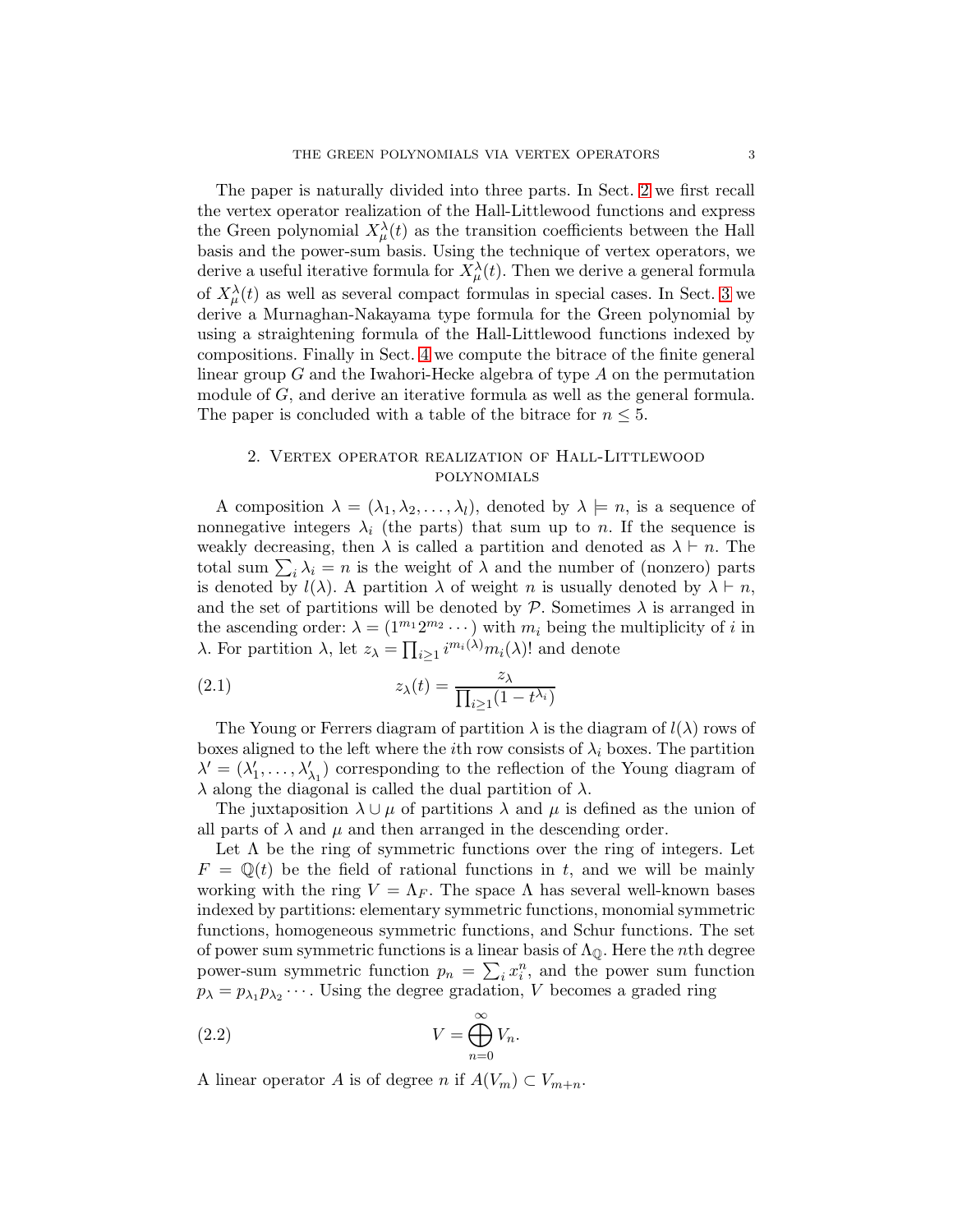The space V is equipped with the Hall-Littlewood bilinear form  $\langle , \rangle$ defined by

(2.3) 
$$
\langle p_{\lambda}, p_{\mu} \rangle = \delta_{\lambda \mu} z_{\lambda}(t).
$$

As  $\{z_{\lambda}(t)^{-1}p_{\lambda}\}\)$  is the dual basis of the power sum basis, the dual operator of the multiplication operator  $p_n$  is the differential operator  $p_n^* = \frac{n}{(1-t^n)} \frac{\partial}{\partial p}$  $\partial p_n$ of degree  $-n$ . Note that \* is  $\mathbb{Q}(t)$ -linear and anti-involutive satisfying

(2.4) 
$$
\langle H_n u, v \rangle = \langle u, H_n^* v \rangle
$$

for  $u, v \in V$ .

We now recall the vertex operator realization of the Hall-Littlewood symmetric functions from [\[7\]](#page-18-8).

The vertex operators  $H(z)$  and its dual  $H^*(z)$  are t-parameterized linear maps:  $V \longrightarrow V[[z, z^{-1}]]$  defined by

(2.5) 
$$
H(z) = \exp\left(\sum_{n\geq 1} \frac{1-t^n}{n} p_n z^n\right) \exp\left(-\sum_{n\geq 1} \frac{\partial}{\partial p_n} z^{-n}\right)
$$

$$
= \sum_{n\in \mathbb{Z}} H_n z^n,
$$
  
(2.6) 
$$
H^*(z) = \exp\left(-\sum_{n\geq 1} \frac{1-t^n}{n} p_n z^n\right) \exp\left(\sum_{n\geq 1} \frac{\partial}{\partial p_n} z^{-n}\right)
$$

$$
= \sum_{n\in \mathbb{Z}} H_n^* z^{-n}.
$$

Here  $V[[z, z^{-1}]] = F[[z, z^{-1}]] \otimes V$  is the vector space over formal Laurent series in z. The components  $H_n$  and  $H_{-n}^*$  are endomorphisms of V with degree n, thus  $H_{-n}$  and  $H_n^*$  are annihilation operators for  $n > 0$ . We collect their relations as follows.

**Proposition 2.1.** [\[7\]](#page-18-8) The operators  $H_n$  and  $H_n^*$  satisfy the following relations

<span id="page-3-1"></span>
$$
(2.7) \tH_mH_n - tH_nH_m = tH_{m+1}H_{n-1} - H_{n-1}H_{m+1},
$$

$$
(2.8) \qquad H_m^*H_n^*-tH_n^*H_m^*=tH_{m-1}^*H_{n+1}^*-H_{n+1}^*H_{m-1}^*,
$$

<span id="page-3-0"></span>
$$
(2.9) \qquad H_m H_n^* - t H_n^* H_m = t H_{m-1} H_{n-1}^* - H_{n-1}^* H_{m-1} + (1-t)^2 \delta_{m,n},
$$

(2.10) 
$$
H_{-n} \cdot 1 = \delta_{n,0}, \qquad H_n^* \cdot 1 = \delta_{n,0},
$$

where  $\delta_{m,n}$  is the Kronecker delta function.

We remark that the indexing of  $H_m$  and  $H_n^*$  is different from that of [\[7\]](#page-18-8), where  $H_n$  was denoted as  $H_{-n}$  for instance.

As the vacuum vector 1 is annihilated by  $p_n^*$ , we have that

(2.11) 
$$
H(z) \cdot 1 = \exp\left(\sum_{n=1}^{\infty} \frac{1 - t^n}{n} p_n z^n\right) = \sum_{n=0}^{\infty} q_n z^n
$$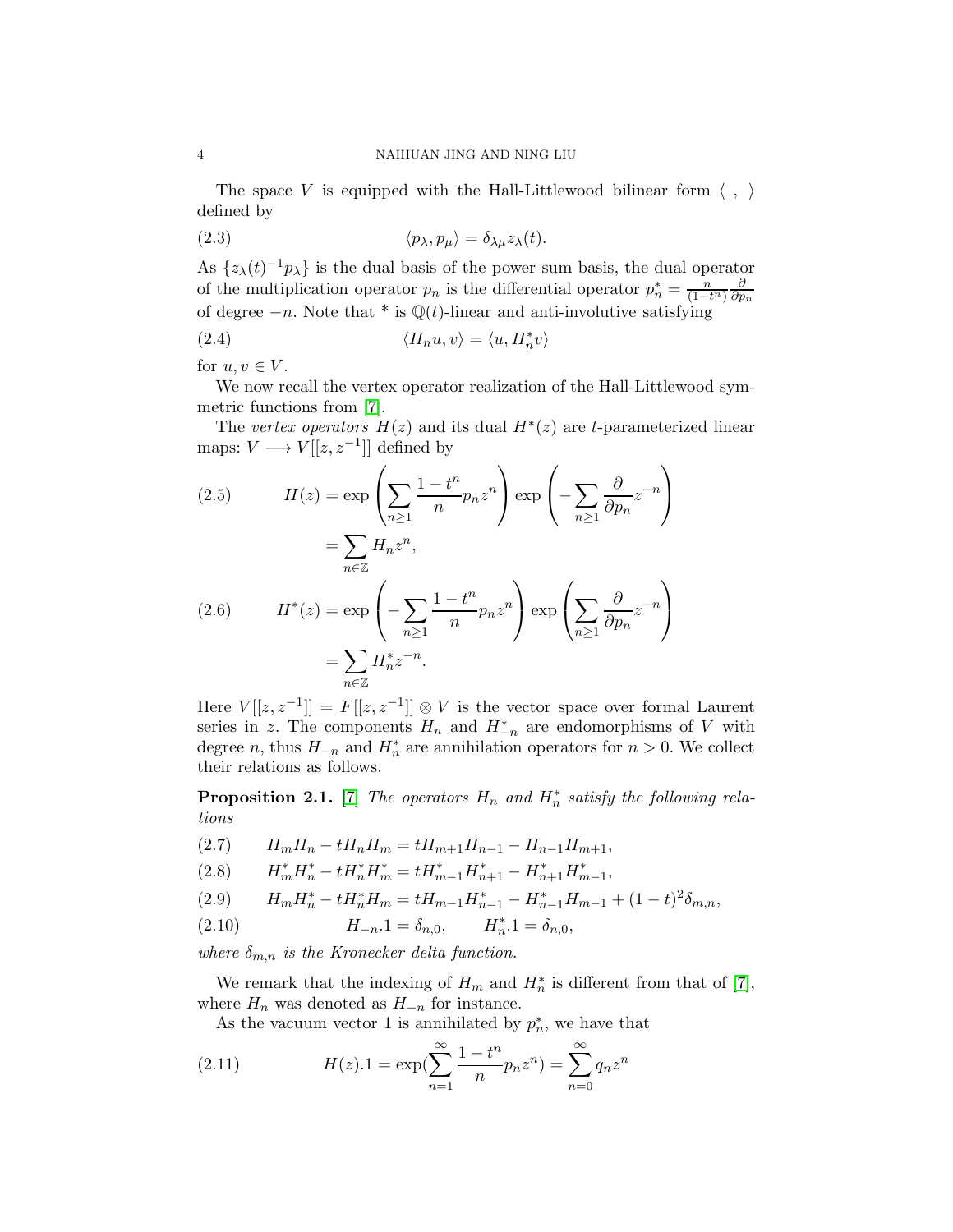where  $q_n$  is a symmetric function of degree n in V, called the Hall-Littlewood polynomial associated with one-row partition  $(n)$ :

(2.12) 
$$
q_n = H_n.1 = \sum_{\lambda \vdash n} \frac{1}{z_\lambda(\lambda)} p_\lambda.
$$

<span id="page-4-1"></span>The proposition implies that

(2.13) 
$$
H_n H_{n+1} = t H_{n+1} H_n,
$$

(2.14) 
$$
H_n^* H_{n-1}^* = t H_{n-1}^* H_n^*,
$$

(2.15) 
$$
\langle H_n.1, H_n.1 \rangle = \sum_{\lambda \vdash n} \frac{1}{z_{\lambda}(t)} = 1 - t, \qquad n > 0
$$

<span id="page-4-2"></span>(2.16) 
$$
\langle H_n.1, H_{-n}^* .1 \rangle = \sum_{\lambda \vdash n} \frac{(-1)^{l(\lambda)}}{z_{\lambda}(t)} = t^n - t^{n-1}, \qquad n > 0
$$

where the last two identities follow from  $(2.9)$  and  $(2.7)$  by induction.

Note that  $H_n.1 = q_n(t)$  can be generalized to all situations as the vertex operator realization of the Hall-Littlewood functions [\[14\]](#page-18-2). For each partition  $\lambda$ , denote  $q_{\lambda} = q_{\lambda_1} q_{\lambda_2} \cdots$ , then  $\{q_{\lambda}\}\$ also forms a basis of V.

<span id="page-4-0"></span>**Theorem 2.2.** [\[7\]](#page-18-8) Let  $\lambda = (\lambda_1, \ldots, \lambda_l)$  be a partition. The vertex operator products  $H_{\lambda_1} \cdots H_{\lambda_l}$ . 1 is the Hall-Littlewood function  $Q_{\lambda}(t)$ :

(2.17) 
$$
H_{\lambda_1} \cdots H_{\lambda_l} \cdot 1 = Q_{\lambda}(t) = \prod_{i < j} \frac{1 - R_{ij}}{1 - tR_{ij}} q_{\lambda_1} \cdots q_{\lambda_l}
$$

where the raising operator  $R_{ij}q_{\lambda} = q_{(\lambda_1,...,\lambda_i+1,...,\lambda_j-1,...,\lambda_l)}$ . Moreover,  $H_{\lambda}.1 =$  $H_{\lambda_1}\cdots H_{\lambda_l}$ . 1 are orthogonal in V:

<span id="page-4-3"></span>(2.18) 
$$
\langle H_{\lambda}.1, H_{\mu}.1 \rangle = \delta_{\lambda\mu}b_{\lambda}(t),
$$

where  $b_{\lambda}(t) = (1-t)^{l(\lambda)} \prod_{i \geqslant 1} [m_i(\lambda)]!$  and  $[n] = \frac{1-t^n}{1-t}$  $\frac{1-t^n}{1-t}$ .

As a result, the transition matrix between the bases  $\{p_{\lambda}\}\$  and  $\{H_{\lambda}\}\$  gives rise to Green's polynomials. More precisely, for  $\lambda, \mu \vdash n$ , let  $X^{\lambda}_{\mu}(t)$  be the coefficient of  $P_{\lambda} = b_{\lambda}(t)^{-1} Q_{\lambda}(t)$  in  $p_{\mu}$ :

(2.19) 
$$
p_{\mu} = \sum_{\lambda} X_{\mu}^{\lambda}(t) P_{\lambda}(t).
$$

It is known that  $X_{\mu}^{\lambda}(t)$  is a polynomial in t of degree  $n(\lambda)$ , and the Green polynomials are defined as  $Q^{\lambda}_{\mu}(t) = t^{n(\lambda)} X^{\lambda}_{\mu}(t^{-1})$  for all partitions  $\lambda, \mu$  of the same weight [\[3,](#page-18-0) [14\]](#page-18-2). In the following we simply regard  $X^{\lambda}_{\mu}(t)$  as Green's polynomials.

<span id="page-4-4"></span>Using theorem [2.2,](#page-4-0) we can write Green's polynomials as:

(2.20) 
$$
X_{\mu}^{\lambda}(t) = \langle H_{\lambda} . 1, p_{\mu} \rangle.
$$

Thus  $X_{\mu}^{\lambda}(t) = 0$  unless  $|\lambda| = |\mu|$ , and  $X_{\lambda}^{(n)}$  $\lambda^{(n)}(t) = \delta_{n,|\lambda|}$  by [\(2.12\)](#page-4-1).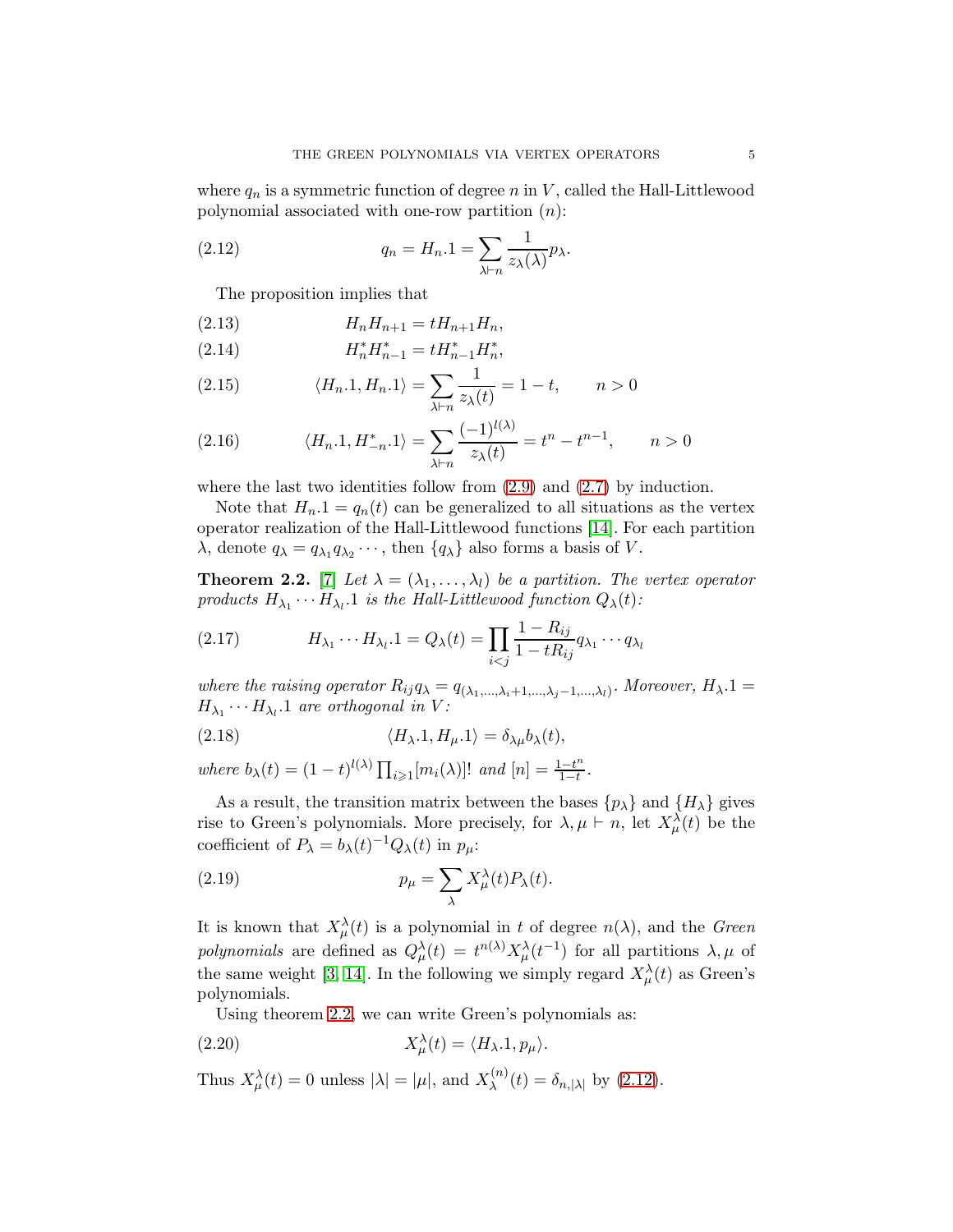Now let's discuss how to compute  $X_{\lambda}^{\mu}$  $\lambda(t)$ . Consider the following linear maps  $V \longrightarrow V[[z, z^{-1}]]$ :

$$
P(z) = \sum_{n\geq 1} p_n z^n,
$$

(2.22) 
$$
P^*(z) = \sum_{n\geq 1} p_n^* z^{-n},
$$

where the operator  $p_n$  and the dual  $p_n^*$  are of degree n and  $-n$  respectively.

The normal ordering of vertex operators are defined as usual, so

: 
$$
H^*(z)P(w) := P(w)H^*(z),
$$
  
:  $H(z)P^*(w) := P^*(w)H(z).$ 

By the usual techniques of vertex operators, we have the following operator product expansions:

<span id="page-5-1"></span>(2.23) 
$$
H^*(z)P(w) = P(w)H^*(z) + H^*(z)\frac{w}{z-w},
$$

<span id="page-5-2"></span>(2.24) 
$$
P^*(z)H(w) = H(w)P^*(z) + H(w)\frac{w}{z-w}.
$$

Taking coefficients of the above expressions, we immediately get the following commutation relations.

<span id="page-5-0"></span>Proposition 2.3. The commutation relations between the Hall-Littlewood vertex operators and power sum operators are:

(2.25) 
$$
H_m^* p_n = p_n H_m^* + H_{m-n}^*,
$$

(2.26) 
$$
p_m^* H_n = H_n p_m^* + H_{n-m}.
$$

To proceed we need some notations. For each partition  $\lambda = (\lambda_1, \ldots, \lambda_l)$ , we define that

(2.27) 
$$
\lambda^{[i]} = (\lambda_{i+1}, \cdots, \lambda_l), \qquad i = 0, 1, \ldots, l
$$

So  $\lambda^{[0]} = \lambda$  and  $\lambda^{[l]} = \emptyset$ . We define a subpartition  $\tau$  of  $\lambda$ , denoted  $\tau \leq \lambda$ , if the parts of  $\tau$  are also parts of  $\lambda$ , i.e.  $\tau = (\lambda_{i_1}, \dots, \lambda_{i_s})$  for some  $1 \leq i_1 <$  $\cdots < i_s \leq l$ . Note that  $\tau$  could be  $\emptyset$  or  $\lambda$ .

Let  $D^{(i)}(\lambda)$  be the number of subpartitions of  $\lambda$  with weight i, then the generating function of subparitions of  $\lambda$  is given by

$$
D_t(\lambda) = \sum_{i \ge 0} D^{(i)}(\lambda) t^i = \sum_{\tau \le \lambda} t^{|\tau|}
$$
  
(2.28) 
$$
= (1+t)^{m_1(\lambda)} (1+t^2)^{m_2(\lambda)} \cdots = \prod_{i \ge 1} [2]_{t^i}^{m_i(\lambda)}.
$$

In particular, the total number of subpartitions of  $\lambda$  is  $2^{l(\lambda)}$ .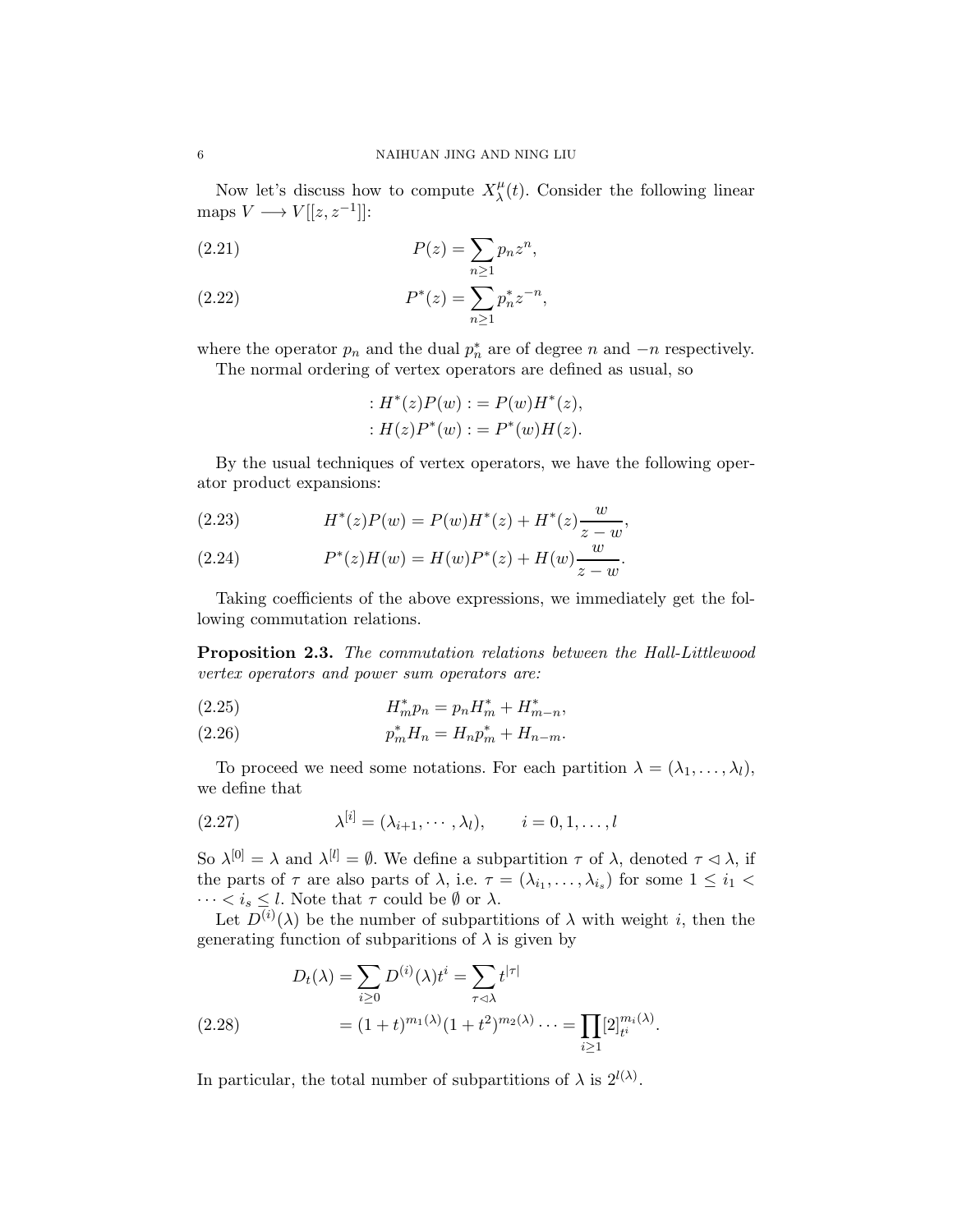<span id="page-6-2"></span>**Theorem 2.4.** For partition  $\mu \vdash n$  with  $l(\mu) = l$  and integer k,

<span id="page-6-1"></span>(2.29) 
$$
H_k^* p_\mu = \sum_{\tau \prec \mu} p_\tau H_{k+|\tau|-n}^* = \sum_{i=0}^{n-k} \sum_{\tau \prec \mu, \tau \vdash i} p_\tau H_{k+i-n}^*
$$

<span id="page-6-0"></span>(2.30) 
$$
p_k^* H_\mu = \sum_{i=1}^{\infty} H_{\mu_1} \dots H_{\mu_i - k} \dots H_{\mu_l}.
$$

Proof. The second relation [\(2.30\)](#page-6-0) follows from [\(2.29\)](#page-6-1) by taking ∗. We argue by induction on  $l(\lambda)$  for the first relation. The initial step is clear. Now assume that [\(2.29\)](#page-6-1) holds for any partition with length  $\langle l(\lambda), \rangle$  so it follows from Proposition [2.3](#page-5-0) and induction hypothesis that

$$
H_k^* p_\lambda = p_{\lambda_1} H_k^* p_{\lambda_2} \cdots p_{\lambda_l} + H_{k-\lambda_1}^* p_{\lambda_2} \cdots p_{\lambda_l}
$$
  
=  $p_{\lambda_1} \sum_{\rho \triangleleft \lambda^{[1]}} p_\rho H_{k+\lambda_1+|\tau|-n}^* + \sum_{\rho \triangleleft \lambda^{[1]}} p_\rho H_{k+|\rho|-n}^*$   
=  $\sum_{\tau \triangleleft \lambda} p_\tau H_{k+|\tau|-n}^*.$ 

 $\Box$ 

Note that when  $n > |\lambda|$  (cf. [\(2.29\)](#page-6-1))

<span id="page-6-3"></span>
$$
H_n^* p_{\lambda_1} p_{\lambda_2} \cdots p_{\lambda_l} = 0.
$$

To effectively use our result, let us also compute the following symmetric function in V. For  $n \geq 0$ , we have  $H_n^*$   $= \delta_{n,0}$  and

(2.31) 
$$
H_{-n}^* \cdot 1 = \sum_{\lambda \vdash n} \frac{(-1)^{l(\lambda)}}{z_{\lambda}(t)} p_{\lambda},
$$

which implies that  $\langle p_{\lambda}, H_{-n}^* . 1 \rangle = (-1)^{l(\lambda)} \delta_{n, |\lambda|}$ .

Example 2.5. Using Theorem [2.4](#page-6-2) and [\(2.16\)](#page-4-2) we can easily compute some Green's polynomials.

$$
X_{(2^21^2)}^{(42)}(t) = \langle p_2 p_2 p_1 p_1, H_4 H_2.1 \rangle
$$
  
=  $\langle H_4^* p_2 p_2 p_1 p_1, H_2.1 \rangle$   
=  $2 \langle p_2, H_2.1 \rangle + \langle H_{-2}^* . 1, H_2.1 \rangle + 2 \langle p_1 H_{-1}^* . 1, H_2.1 \rangle + \langle p_1 p_1, H_2.1 \rangle$   
=  $2 + t^2 - t + 2(t - 1) + 1$   
=  $t^2 + t + 1$ .

**Theorem 2.6.** For partition  $\lambda, \mu \vdash n$ ,

$$
X_{\mu}^{\lambda}(t) = \sum_{\substack{\tau \leq \mu \\ |\tau| \leq n - \lambda_1}} \sum_{\rho \vdash |\lambda^{[1]}| - |\tau|} \frac{(-1)^{l(\rho)}}{z_{\rho}(t)} X_{\tau \cup \rho}^{\lambda^{[1]}}(t)
$$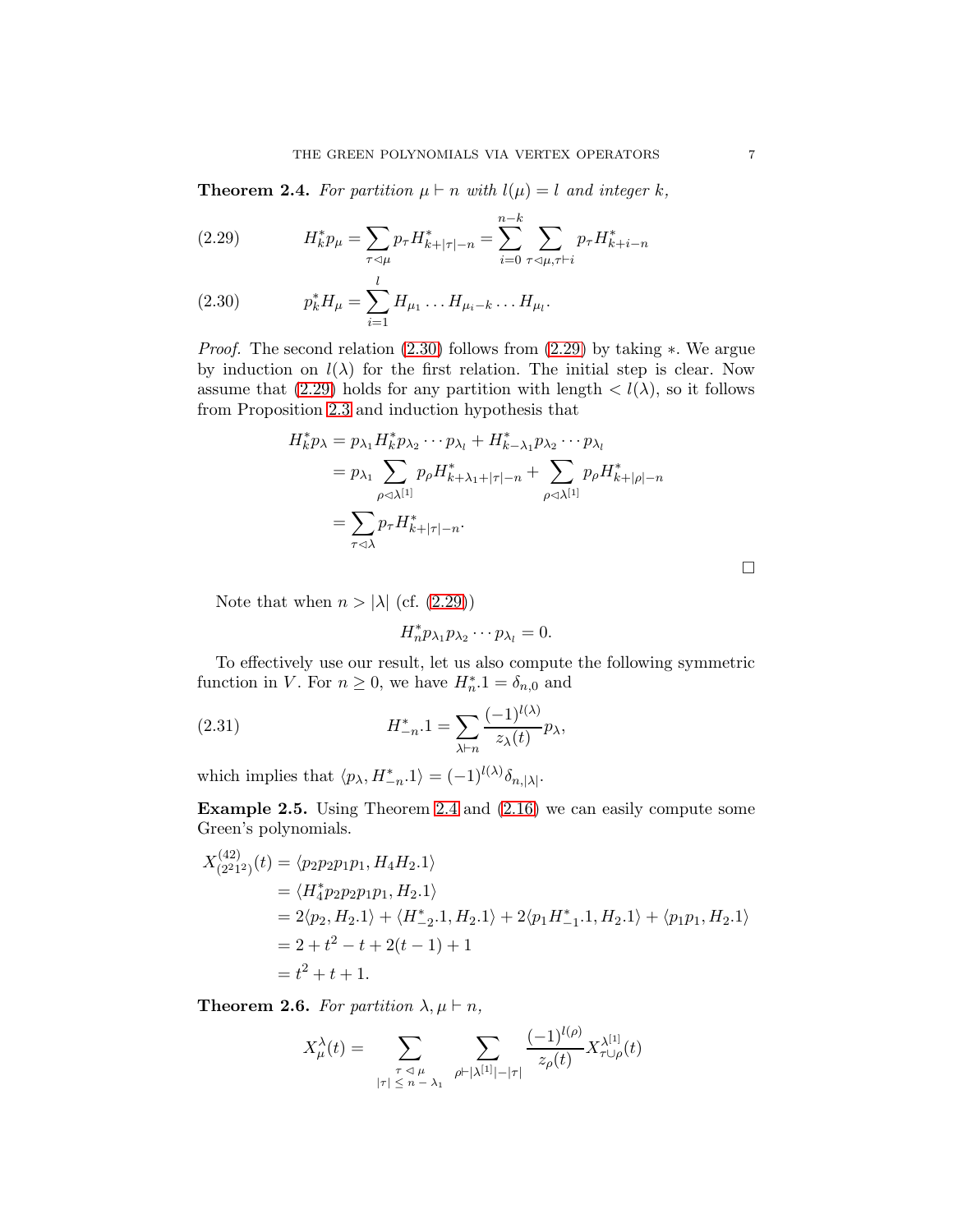<span id="page-7-0"></span>(2.32) 
$$
= \sum_{i=0}^{n-\lambda_1} \sum_{\substack{\tau \prec \mu \\ \tau \vdash i}} \sum_{\rho \vdash (n-\lambda_1-i)} \frac{(-1)^{l(\rho)}}{z_{\rho}(t)} X_{\tau \cup \rho}^{\lambda^{[1]}}(t).
$$

*Proof.* This recurrence formula follows from  $(2.29)$  and  $(2.31)$ .

When  $\lambda = (n)$ , the summation is empty, so  $X_{\mu}^{(n)}(t) = 1$  for any  $\mu \vdash n$ . When  $\lambda = (m, n)$ 

$$
X_{\mu}^{(m,n)}(t) = \sum_{\substack{\tau \preceq \mu \\ |\tau| \leq n}} \sum_{\substack{\rho \vdash n - |\tau| \\ \rho \vdash n - |\tau| - t}} \frac{(-1)^{l(\rho)}}{z_{\rho}(t)}
$$
  

$$
= \sum_{\substack{\tau \preceq \mu \\ |\tau| < n}} (t^{n - |\tau|} - t^{n - |\tau| - 1}) + \sum_{\substack{\tau \preceq \mu \\ |\tau| = n}} 1
$$
  

$$
= (t - 1)[D_{t-1}(\mu)t^{n-1}]_{+} + D^{(n)}(\mu)
$$
  

$$
= (t - 1)[D_{t}(\mu)t^{-m-1}]_{+} + D^{(n)}(\mu),
$$

where  $[f(t)]_+$  is the regular part of the function  $f(t)$  in t.

One can use the compact formula as follows.

$$
X_{(2^21^2)}^{(42)}(t) = (t-1)[(1+t)^2(1+t^2)t^{-5}]_+ + D^{(2)}(2^21^2)
$$
  
=  $(t-1)(t+2) + 3 = t^2 + t + 1.$ 

Using the iteration and  $X_{\mu}^{(n)}(t) = 1$  it follows that  $X_\mu^{(\lambda_1,\lambda_2,\lambda_3)}(t)$ 

$$
= \sum_{\substack{\tau^1 \triangleleft \mu, |\tau^1| \leq |\lambda^{[1]}| \\ \rho^1 \vdash |\lambda^{[1]}| - |\tau^1|}} \frac{(-1)^{l(\rho^1)}}{z_{\rho^1}(t)} \langle p_{\rho^1 \cup \tau^1}, H_{\lambda^{[1]}} \cdot 1 \rangle
$$
  
\n
$$
= \sum_{\substack{\tau^1 \triangleleft \mu, |\tau^1| \leq |\lambda^{[1]}| \\ \rho^1 \vdash |\lambda^{[1]}| - |\tau^1|}} \frac{(-1)^{l(\rho^1)}}{z_{\rho^1}(t)} \cdot \sum_{\substack{\tau^2 \triangleleft \rho^1 \cup \tau^1 \\ \rho^2 \vdash |\lambda^{[2]}| - |\tau^2|}} \frac{(-1)^{l(\rho^2)}}{z_{\rho^2}(t)} \rangle
$$
  
\n
$$
= \sum_{\substack{\tau^1 \triangleleft \mu, |\tau^1| \leq |\lambda^{[1]}| \\ \rho^1 \vdash |\lambda^{[1]}| - |\tau^1|}} \frac{(-1)^{l(\rho^1)}}{z_{\rho^1}(t)} \cdot \left( [D_{t^{-1}}(\rho^1 \cup \tau^1)t^{\lambda_3 - 1}]_+(t - 1) + D^{(\lambda_3)}(\rho^1 \cup \tau^1) \right)
$$
  
\n
$$
= \sum_{\substack{\tau^1 \triangleleft \mu, |\tau^1| \leq |\lambda^{[1]} \\ \rho^1 \vdash |\lambda^{[1]}| - |\tau^1|}} \frac{(-1)^{l(\rho^1)}}{z_{\rho^1}(t)} \cdot \left( [D_{t^{-1}}(\rho^1 \cup S(\mu))t^{\lambda_3 - 1}]_+(t - 1) + D^{(\lambda_3)}(\rho^1 \cup S(\mu)) \right)
$$

Let  $\lambda$  and  $\mu$  be two partitions of n and  $l = l(\lambda)$ . Let  $\rho^i$ ,  $\tau^i$  be two sequences of  $l-1$  partitions such that  $|\tau^i| \leq |\lambda^{[i]}|$  and

$$
\tau^1 \lhd \mu, \rho^1 \vdash |\lambda^{[1]}| - |\tau^1|; \quad \tau^2 \lhd \rho^1 \cup \tau^1, \rho^2 \vdash |\lambda^{[2]}| - |\tau^2|; \quad \cdots \cdots ;
$$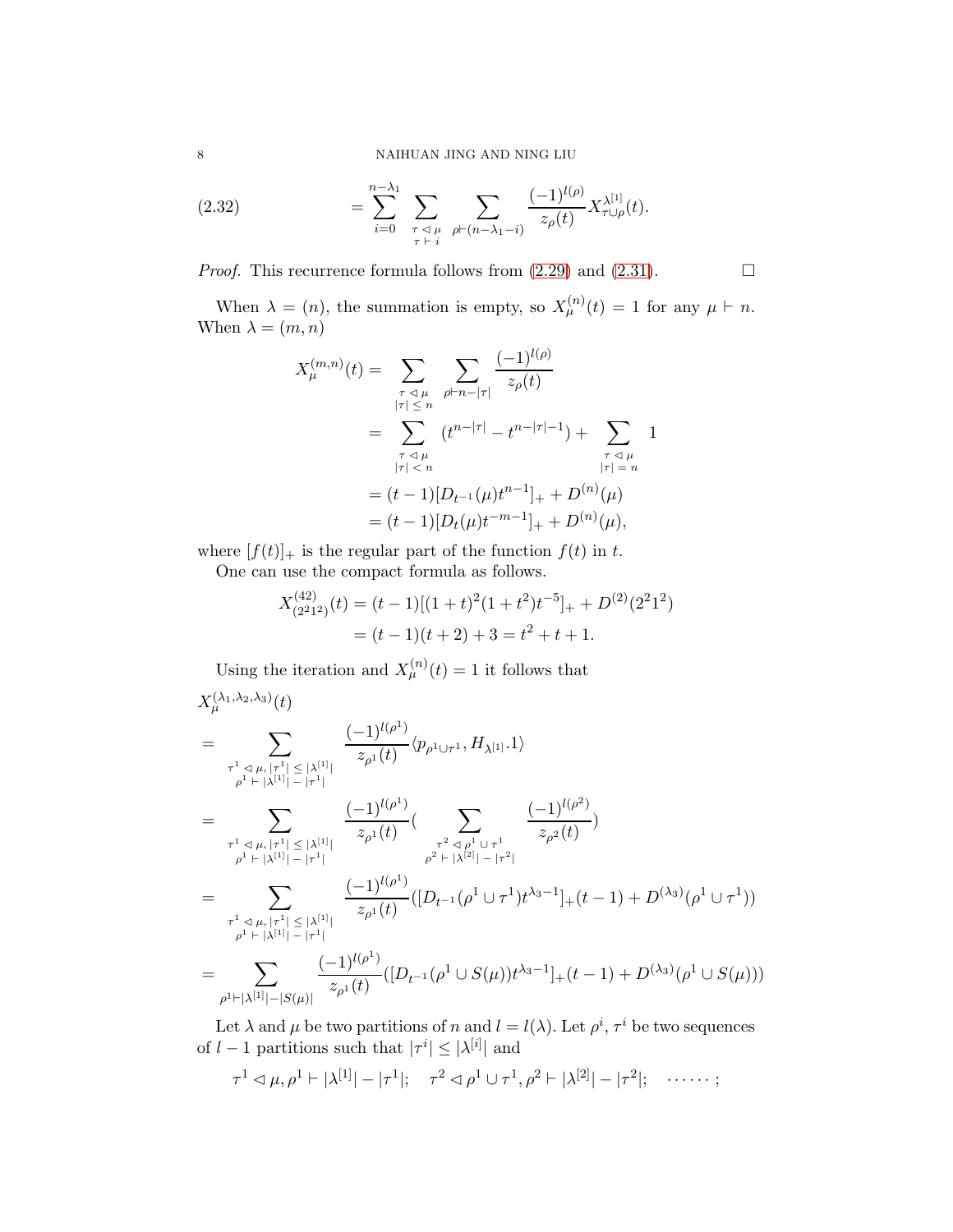$$
\tau^{l-1} \lhd \rho^{l-2} \cup \tau^{l-2}, \rho^{l-1} \vdash |\lambda^{[l-1]}| - |\tau^{l-1}|.
$$

One starts with a subpartition  $\tau^1$  of  $\mu$  with weight  $\leq |\lambda^{[1]}|$ , then picks any partition  $\rho^1$  of weight of the difference  $|\lambda^{[1]}| - |\tau^1|$ . Then one selects the next subpartition  $\tau^2$  of  $\tau^1 \cup \rho^1$ , and picks any partition  $\rho^2$  of weight  $|\lambda^{[2]}| - |\tau^2|$ , and continue to form  $\{\tau^3, \rho^3\}, \cdots$ , etc. So the weights of  $\tau^i \cup \rho^i$  are decreasing as  $|\lambda^{[i]}|.$ 

By the same method, we have the general formula:

<span id="page-8-0"></span>**Theorem 2.7.** Let  $\lambda, \mu$  be two partitions. Then the Green polynomial

(2.33) 
$$
X_{\mu}^{\lambda}(t) = \sum_{\{\rho^{i}\},\{\tau^{i}\}} \prod_{j=1}^{l(\lambda)-1} \frac{(-1)^{l(\rho^{(j)})}}{z_{\rho^{(j)}}(t)}
$$

where the sum runs through all sequences of  $l(\lambda) - 1$  pairs of partitions  $\{\rho^i, \tau^i\}$  such that  $|\tau^i| \leq |\lambda^{[i]}|$ ,  $\tau^i \lhd \tau^{i-1} \cup \rho^{i-1}$  and  $\rho^i \vdash |\lambda^{[i]}| - |\tau^i|$ , where  $i = 1, \cdots, l(\lambda) - 1$  and  $\tau^0 \cup \rho^0 = \mu$ .

Proof. This follows from repeatedly using  $(2.32)$ , and notice that for any  $\mu \vdash m, X_{\mu}^{(m)}(t) = 1$  by above.

<span id="page-8-1"></span>**Lemma 2.8.** For partition  $\lambda$  of n, we have that

<span id="page-8-3"></span>(2.34)  
\n
$$
\sum_{\substack{\tau \leq \lambda \\ \tau \neq \emptyset}} \prod_{j \geq 1} (t^{\tau_j} - 1) = t^n - 1,
$$
\n
$$
\sum_{\substack{\tau \leq \lambda \\ \tau \leq \lambda}} \prod_{j \geq 1} \frac{1}{t^{\tau_j} - 1} = \frac{t^n}{\prod_{i \geq 1} (t^{\lambda_i} - 1)}
$$

<span id="page-8-2"></span>For partition  $\lambda$ , define  $[\lambda] = \prod_{i \geq 1} (t^{\lambda_i} - 1)$  and  $[\emptyset] = 1$ . Then the function  $\sum_{\tau \lhd \lambda} [\tau]$  is strictly multiplicative for  $\lambda$  with respect to its parts. Note that

$$
\sum_{\tau \lhd (i^m)} [\tau] = \sum_{j=0}^m \binom{m}{j} (t^i - 1) = t^{im}.
$$

Therefore

$$
\sum_{\tau \lhd \lambda} [\tau] = \prod_{i \geq 1} (\sum_{\tau \lhd (i^{m_i})} [\tau]) = \prod_{i \geq 1} t^{i m_i} = t^{|\lambda|}.
$$

The other identity can be proved similarly.

We can compute more Green's polynomials, for example some well-known formulas in [\[14,](#page-18-2) §III.7].

**Example 2.9.** For each partition  $\lambda$  of n, we have that

<span id="page-8-4"></span>(2.36) 
$$
X_{\lambda}^{(1^n)}(t) = \frac{\prod_{i=1}^{n} (t^i - 1)}{\prod_{j\geq 1} (t^{\lambda_j} - 1)} = \frac{[n]!}{[\lambda]}.
$$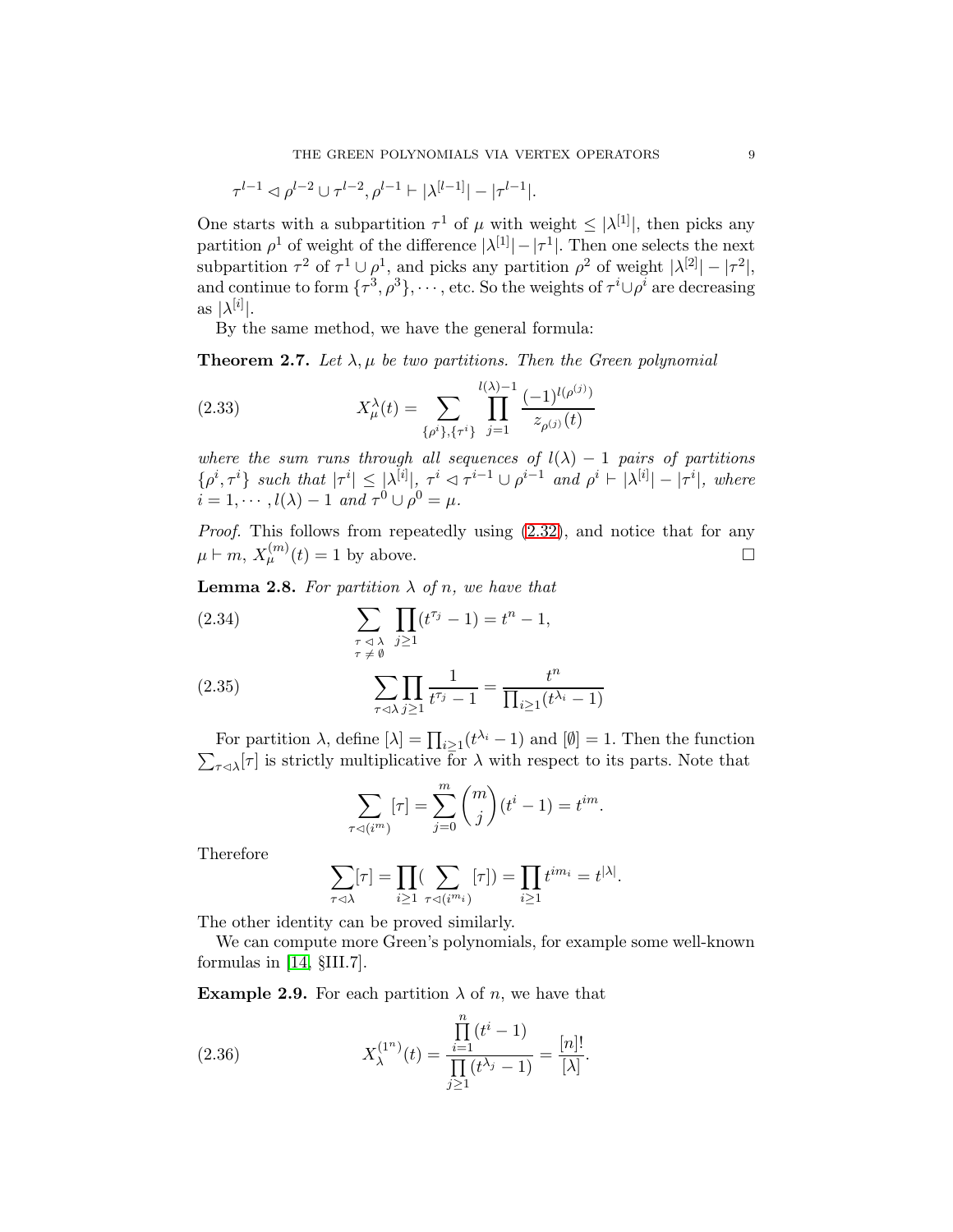This can be checked by induction using Theorem [2.4](#page-6-2) and Lemma [2.8.](#page-8-1) The initial step of  $n = 1$  is clear. Now for  $\lambda \vdash n$ 

$$
X_{\lambda}^{(1^n)}(t) = \sum_{\substack{\tau \prec \lambda \\ |\tau| \leq n-1}} \sum_{\rho \vdash (n-1-|\tau|)} \frac{(-1)^{l(\rho)}}{z_{\rho}(t)} X_{\tau \cup \rho}^{(1^{n-1})}(t)
$$
  
\n
$$
= \sum_{\substack{\tau \prec \lambda \\ |\tau| \leq n-1}} \sum_{\rho \vdash (n-1-|\tau|)} \frac{(-1)^{l(\rho)}}{z_{\rho}(t)} \frac{\prod_{j=1}^{n-1} (t^j - 1)}{\prod_{j\geq 1} (t^{\tau_j} - 1)(t^{\rho_j} - 1)}
$$
  
\n
$$
= \sum_{\substack{\tau \prec \lambda \\ |\tau| \leq n-1}} \sum_{\rho \vdash (n-1-|\tau|)} \frac{1}{z_{\rho}} \frac{\prod_{j=1}^{n-1} (t^j - 1)}{\prod_{j\geq 1} (t^{\tau_j} - 1)}
$$
  
\n
$$
= \sum_{\substack{\tau \prec \lambda \\ |\tau| \leq n-1}} \frac{\prod_{j=1}^{n-1} (t^j - 1)}{\prod_{j\geq 1} (t^{\tau_j} - 1)} = \frac{\prod_{i=1}^{n} (t^i - 1)}{\prod_{j\geq 1} (t^{\lambda_j} - 1)},
$$

where the last identity has used [\(2.35\)](#page-8-2).

Summarizing the above, we have that

**Theorem 2.10.** For partition  $\lambda \vdash n$ , one have

<span id="page-9-1"></span><span id="page-9-0"></span>
$$
(2.37) \quad X_{\lambda}^{(n-k,k)}(t) = \sum_{\substack{\tau \leq \lambda, |\tau| \leq k \\ \rho \vdash (k-|\tau|) \\ \prod_{j\geq 1}^{n-k} (t^{j-1})}} \frac{(-1)^{l(\rho)}}{z_{\rho}(t)}
$$
\n
$$
(2.38) \quad X_{\mu}^{(k,1^{n-k})}(t) = \frac{\prod_{i=1}^{n-k} (t^{i}-1)}{\prod_{j\geq 1} (t^{\mu_{j}}-1)} \sum_{\substack{\tau \leq \mu \\ |\tau| \geq k}} \prod_{j\geq 1} (t^{\tau_{j}}-1)
$$
\n
$$
(2.39) \quad X_{\lambda}^{(k_{1},k_{2},k_{3})}(t) = \sum_{\substack{\tau \leq \lambda, |\tau| \leq k_{2}+k_{3} \\ \rho \vdash (k_{2}+k_{3}-|\tau|) \\ \rho \vdash (k_{2}+k_{3}-|\tau|)}} \sum_{\substack{\nu \leq (\tau \cup \rho), |\nu| \leq k_{3} \\ \xi \vdash (k_{3}-|\nu|) \\ \prod_{i\geq 1}} (t^{\mu_{i}}-1) \prod_{j\geq 1} (t^{\mu_{j}}-1)
$$

$$
(2.40) \qquad \sum_{\substack{\tau \vartriangleleft \lambda, |\tau| \leq n - h_1 \\ \rho \vdash (n - h_1 - |\tau|) \\}}} \qquad \sum_{\substack{\mu \vartriangleleft(\tau \cup \rho) \\ h_2 \leq |\mu| \leq n - h_1}} \frac{i=1}{\prod_{j\geq 1} (t^{\tau_j} - 1) z_{\rho}}.
$$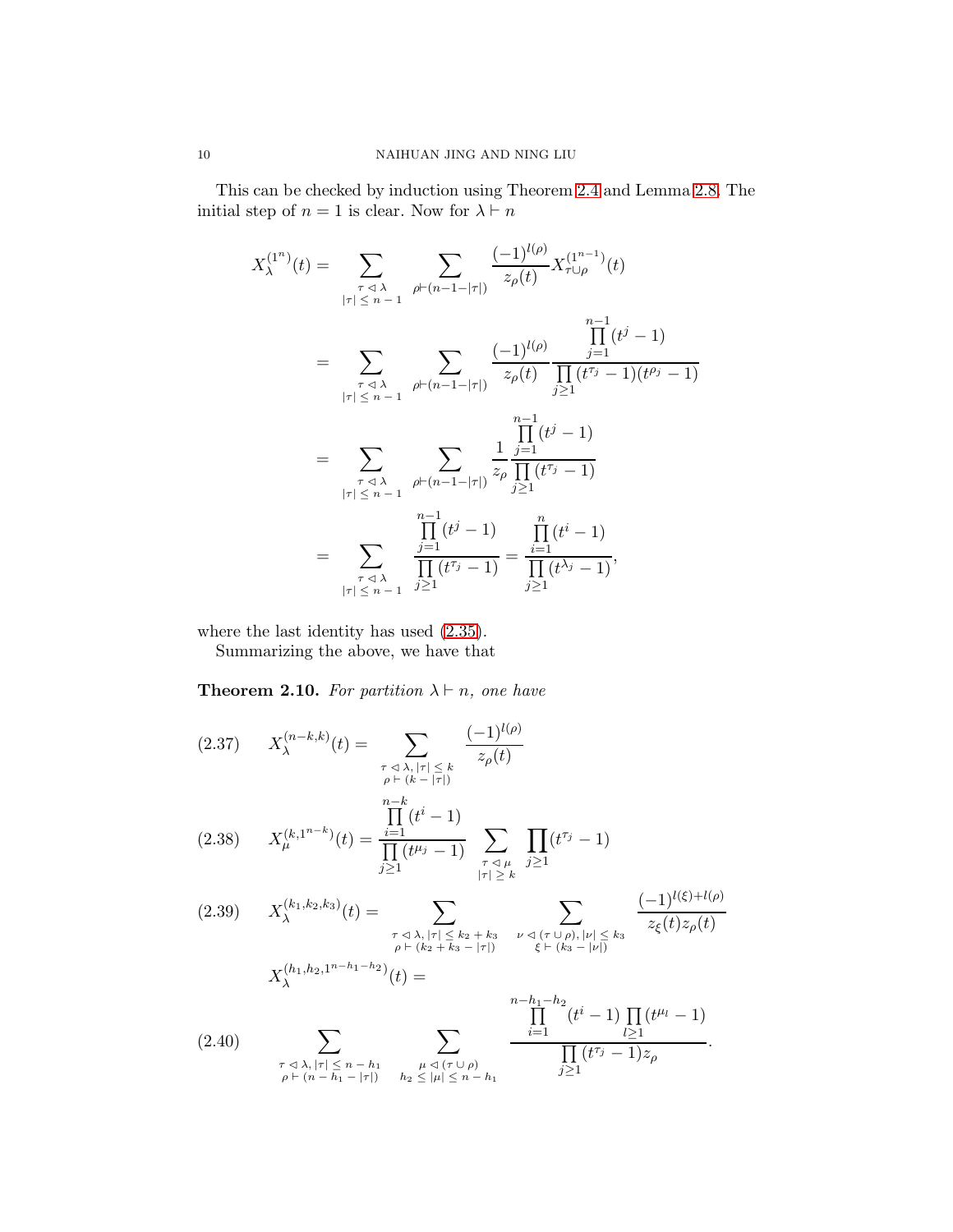Proof. The first identity follows from [\(2.32\)](#page-7-0). The second identity follows from  $(2.32)$   $(2.34)$  and  $(2.36)$ . The third identity follows from  $(2.32)$  and  $(2.37)$ . The last identity follows from  $(2.32)$  and  $(2.38)$ .

Remark 2.11. Morita [\[10\]](#page-18-6) has given a different formula for the hook case at the root of unity.

**Example 2.12.** Given  $\lambda = (2^2, 1^2)$  and  $\mu = (3, 1^3)$ , our formula says that

$$
X_{(2^2,1^2)}^{(3,1^3)}(t)
$$
  
= 
$$
\frac{(t-1)(t^2-1)(t^3-1)}{(t^2-1)^2(t-1)^2} [4(t^2-1)(t-1) + (t^2-1)(t^2-1) + 2(t^2-1)(t-1)(t-1) + 2(t^2-1)(t^2-1)(t-1)]
$$
  
= 
$$
(t^3 + t^2 + 2t + 2)(t^3 - 1).
$$

### 3. A Murnaghan-Nakayama rule

<span id="page-10-0"></span>Let k be a nature number and  $\mu$  be a partition, we consider  $p_k^* H_{\mu}$ . To do this, we need to express  $H_{\lambda}, \lambda \models n$  in terms of the basis elements  $H_{\mu}, \mu \in \mathcal{P}$ . For any  $m, n$ , repeatedly using  $(2.7)$  gives that

$$
[H_m, H_n]_t = (t^2 - 1)H_{n-1}H_{m+1} - t[H_{n-2}, H_{m+2}]_t
$$
  
= 
$$
\sum_{i=1}^{s-1} t^{i-1}(t^2 - 1)H_{n-i}H_{m+i} - t^{s-1}[H_{n-s}, H_{m+s}]_t.
$$

For  $m < n$ , let  $\epsilon = 0, 1$  be the parity of  $n - m$ , i.e.  $\epsilon \equiv n - m \pmod{2}$ , then  $\left[\frac{n-m}{2}\right]$  $\left[\frac{-m}{2}\right] = \frac{n-m-\epsilon}{2}$  and

$$
H_m H_n = t H_n H_m + \sum_{i=1}^{\left[\frac{n-m}{2}\right]-1} (t^{i+1} - t^{i-1}) H_{n-i} H_{m+i}
$$

$$
+ t^{\left[\frac{n-m}{2}\right]-1} (t^{1+\epsilon}-1) H_{\frac{n+m+\epsilon}{2}} H_{\frac{n+m-\epsilon}{2}}
$$

i.e. for  $n-i > m+i$ , the coefficient of  $H_{n-i}H_{m+i}$  is  $(t^{i+1} - t^{i-1})$ ; if  $n-i=$  $m + i$  the coefficient of  $H_{n-i}H_{m+i}$  is  $(t^i - t^{i-1})$ . Note that at any stage if  $\lambda_i > \lambda_{i+1} + \cdots$ ,  $H_{(\cdots, -\lambda_i, \lambda_{i+1}, \lambda_{i+2}, \cdots)} = 0.$ 

For a composition  $\lambda$  such that  $\lambda_i < \lambda_{i+1}$ , let  $S_{i,a}$  be the transformation  $(\lambda_1, \dots, \lambda_i, \lambda_{i+1}, \dots) \mapsto (\lambda_1, \dots, \lambda_{i+1} - a, \lambda_i + a, \dots)$ , where  $0 \le a \le$  $\left[\frac{\lambda_{i+1}-\lambda_i}{2}\right]$  $\frac{1-\lambda_i}{2}$ . Define

<span id="page-10-1"></span>(3.1) 
$$
C(S_{i,a}) = \begin{cases} t & a = 0\\ t^{a+1} - t^{a-1} & 1 \le a < \left[\frac{\lambda_{i+1} - \lambda_i}{2}\right] \\ t^{a+\epsilon} - t^{a-1} & a = \left[\frac{\lambda_{i+1} - \lambda_i}{2}\right] \end{cases}
$$

where  $\epsilon$  is the parity of  $\lambda_i - \lambda_{i+1}$ . For  $\underline{i} = (i_1, \ldots, i_r)$  and  $\underline{a} = (a_1, \ldots, a_r)$ define

(3.2) 
$$
C(S_{\underline{i},\underline{a}}) = C(S_{i_1,a_1})C(S_{i_2,a_2})\dots C(S_{i_r,a_r})
$$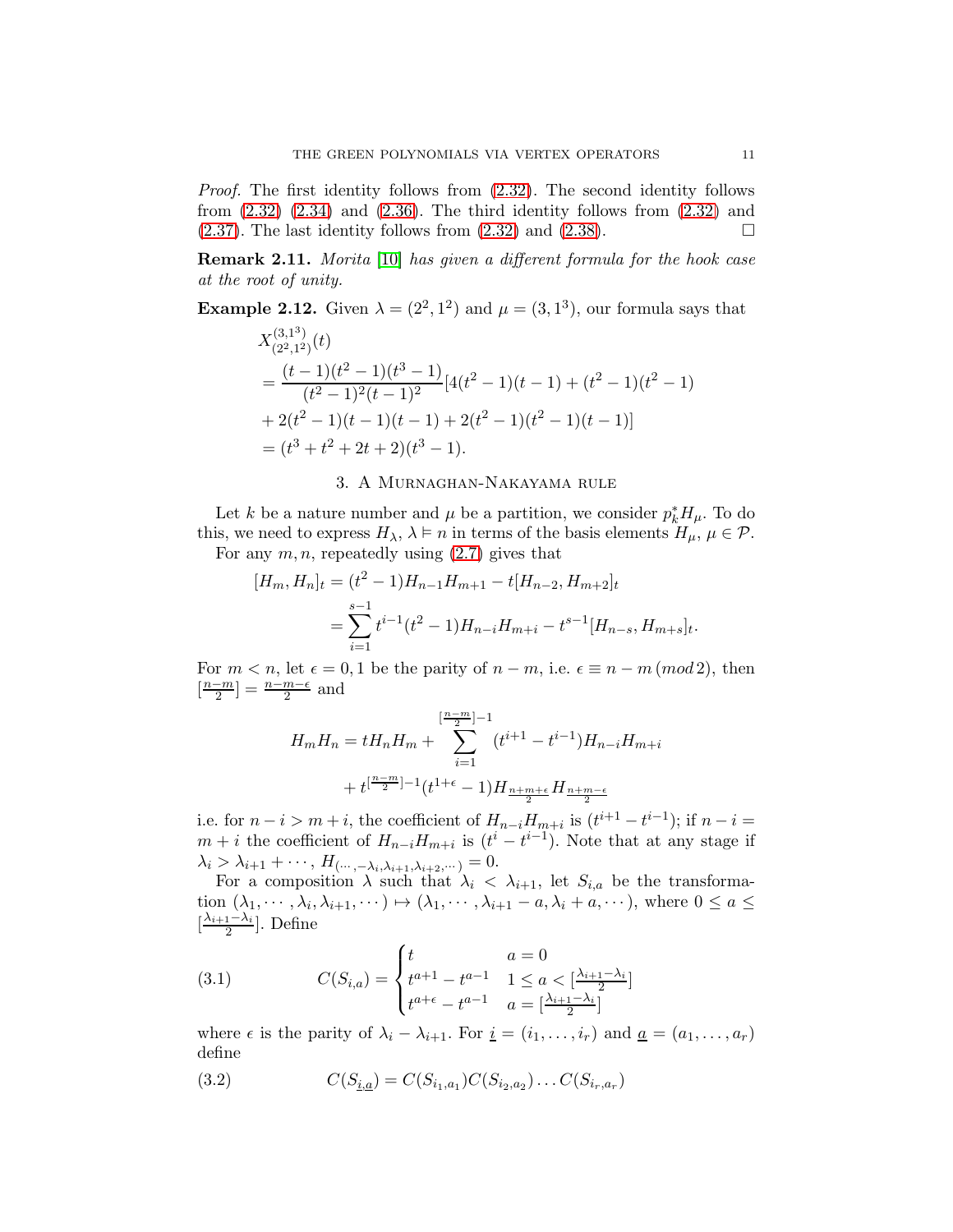where the product order follows the action order of  $S_{i_1,a_1}S_{i_2,a_2}\cdots S_{i_r,a_r}\lambda$ from right to left. The following are two special cases: (i) if  $t = 0$ , then  $C(\underline{i}, \underline{a}) = 0$  unless all  $a_i = 1$ . When all  $a_i = 1$  for  $1 \leq i \leq r$  (which only happens when  $\lambda_{i+1} - \lambda_i \geq 2$ , then  $C(\underline{i}, \underline{a}) = (-1)^r$ ; (ii) if  $t = -1$ , then  $C(\underline{i}, \underline{a}) = 0$  unless all  $a_i = 0$  in which  $C(\underline{i}, \underline{a}) = (-1)^r$ .

<span id="page-11-0"></span>**Proposition 3.1.** Suppose  $\lambda$  is a composition, then

<span id="page-11-1"></span>(3.3) 
$$
H_{\lambda} = \sum_{\underline{i}, \underline{a}} C(S_{\underline{i}, \underline{a}}) H_{S_{i_1, a_1} S_{i_2, a_2} \cdots S_{i_r, a_r} \lambda}
$$

summed over  $\underline{i} = (i_1, \ldots, i_r), \underline{a} = (a_1, \cdots, a_r) \in \mathbb{Z}_+^r$  such that  $S_{i_1, a_1} S_{i_2, a_2}$  $\cdots S_{i_r,a_r}\lambda \in \mathcal{P}.$ 

The following is a Murnaghan-Nakayama rule for the Green polynomial. The result generalizes a formula of Morris [\[12\]](#page-18-11) which corresponds to our result in the case of  $l(\lambda) = 2$ .

**Theorem 3.2.** Let  $\lambda, \mu \in \mathcal{P}_n$ , then

(3.4) 
$$
X^{\lambda}_{\mu}(t) = \sum_{j=1}^{l(\mu)} \sum_{\underline{i}, \underline{a}} C(S_{\underline{i}, \underline{a}}) X^{S_{i_1, a_1} S_{i_2, a_2} \cdots S_{i_r, a_r} (\lambda - \mu_1 \varepsilon_j)}_{\mu^{[1]}}(t)
$$

summed over  $\underline{i} = (i_1, \ldots, i_r), \underline{a} = (a_1, \cdots, a_r) \in \mathbb{Z}_+^r$  such that  $S_{i_1, a_1} S_{i_2, a_2}$  $\cdots S_{i_r,a_r}(\lambda-\mu_1\epsilon_j) \in \mathcal{P}_{n-\mu_1}$ . Here  $\epsilon_j$  is the composition with 1 at the j-th position 0 elsewhere.

Proof. By Prop. [3.1](#page-11-0) it follows that

$$
p_{\mu_1}^* H_{\lambda} = \sum_{i=1}^{l(\lambda)} H_{\lambda - \mu_1 \varepsilon_i} .1
$$
  
= 
$$
\sum_{i=1}^{l(\lambda)} \sum_{\underline{i}, \underline{a}} C(S_{\underline{i}, \underline{a}}) H_{S_{i_1, a_1} S_{i_2, a_2} \cdots S_{i_r, a_r} (\lambda - \mu_1 \varepsilon_i)} .1,
$$

where the sum runs through all  $\underline{i} = (i_1, \ldots, i_r), \underline{a} = (a_1, \cdots, a_r) \in \mathbb{Z}_+^r$  such that  $S_{i_1,a_1}S_{i_2,a_2}\cdots S_{i_r,a_r}(\lambda-\mu_1\varepsilon_j)\in\mathcal{P}_{n-\mu_1}$ , which immediately implies the theorem.  $\Box$ 

**Example 3.3.** Given  $\lambda = (9, 5, 2)$  and  $\mu = (8, 4, 2, 2)$ , then

$$
p_{8}^{*}H_{\lambda}.1 = H_{(1,5,2)} \cdot 1 + H_{(9,-3,2)} \cdot 1 + H_{(9,5,-6)} = H_{(1,5,2)} \cdot 1
$$
  
=  $C(S_2S_1)H_{S_2S_1(1,5,2)} \cdot 1 + C(S_{1;1})H_{S_{1;1}(1,5,2)} \cdot 1 + C(S_{1;2})H_{S_{1;2}(1,5,2)} \cdot 1$   
=  $t^2H_{(5,2,1)} \cdot 1 + (t^2 - 1)H_{(4,2,2)} \cdot 1 + (t^2 - t)H_{(3,3,2)} \cdot 1.$ 

Therefore

$$
X_{(8,4,2,2)}^{(9,5,2)}(t)=t^2 X_{(4,2,2)}^{(5,2,1)}(t)+(t^2-1)X_{(4,2,2)}^{(4,2,2)}(t)+(t^2-t)X_{(4,2,2)}^{(3,3,2)}(t).
$$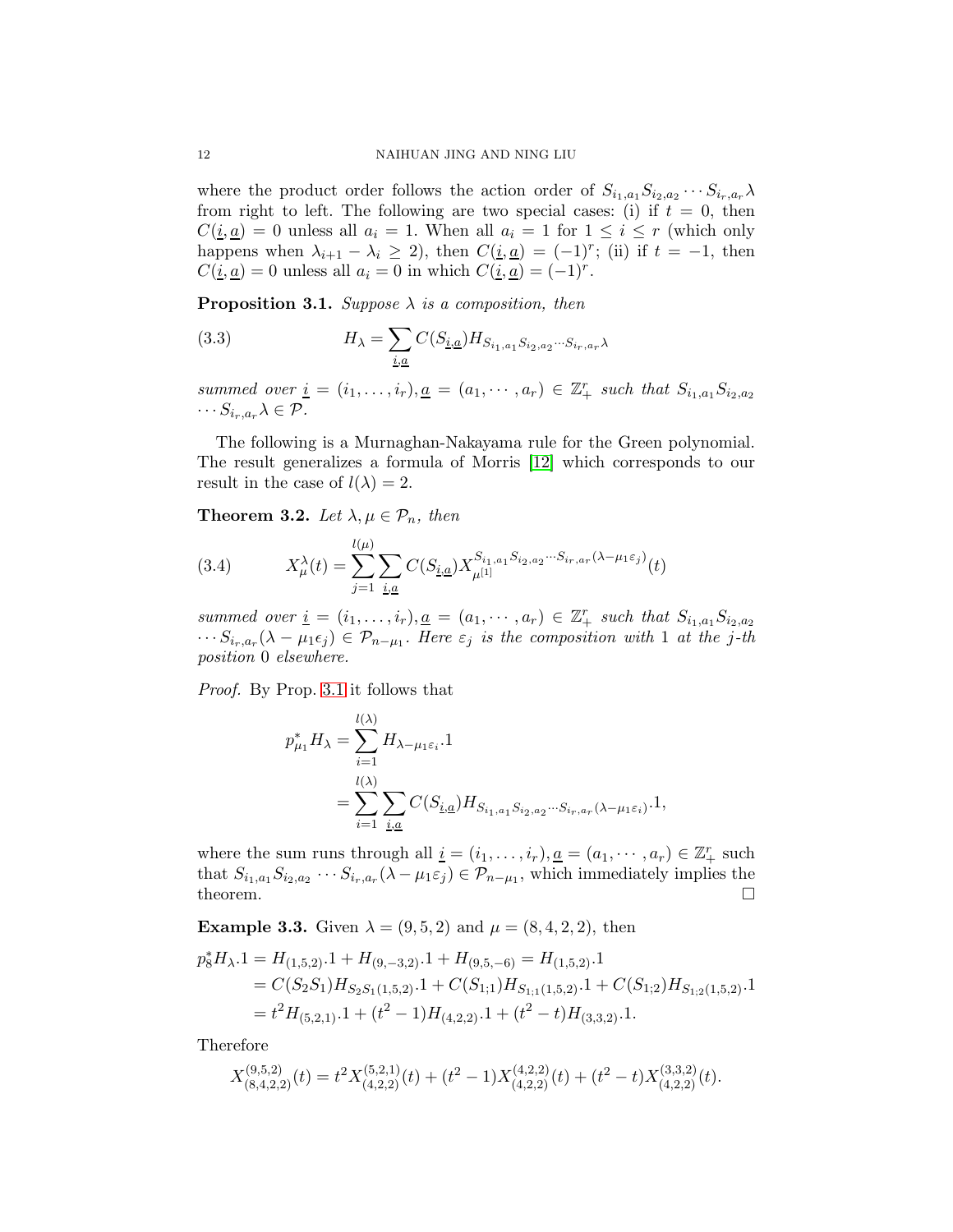**Example 3.4.** Now let's consider the special case  $X^{\lambda}_{(1^n)}(t)$ . It is easy to see that for  $\lambda = (1^{m_1} 2^{m_2} \cdots)$ 

$$
p_1^*H_\lambda=\sum_{i=1}^{\lambda_1'}H_{\lambda-\varepsilon_i}.1=\sum_{i\geq 1}[m_i]H_{(1^{m_1}\cdots (i-1)^{m_{i-1}+1}i^{m_i-1}\cdots)}.1
$$

Repeating the process, we have that

$$
p_1^{*2}H_{\lambda} = \sum_{i,j=1}^{\lambda'_1} H_{\lambda-\varepsilon_i-\varepsilon_j} \cdot 1
$$
  
= 
$$
\sum_{|i-j| \ge 2} [m_i][m_j]H_{(\cdots(i-1)^{m_{i-1}+1}i^{m_i-1}\cdots(j-1)^{m_{j-1}+1}j^{m_j-1}\cdots)} \cdot 1
$$
  
+ 
$$
\sum_{|i-j|=1} [m_i][m_j]H_{(\cdots(i-1)^{m_{i-1}+1}i^{m_i}(i+1)^{m_{i+1}-1}\cdots)} \cdot 1
$$
  
+ 
$$
\sum_{i} [m_i][m_i-1]H_{(\cdots(i-1)^{m_{i-1}+2}i^{m_i-2}\cdots)} \cdot 1
$$

Continuing in this way,  $p_1^{*n}$  will eventually turn each summand into a function in t and we get that

$$
p_1^{*n}H_{\lambda}.1 = \sum_T \phi_T(t)
$$

where T runs through all standard tableaux of shape  $\lambda$ . The function  $\phi_T(t)$ is defined as follows. For a skew horizontal strip  $\theta = \lambda - \mu$ , we define

(3.5) 
$$
\phi_{\theta}(t) = \prod_{i \in I} [m_i(\lambda)]
$$

where I is the set of i such that  $\theta'_i = 1, \theta'_{i+1} = 0$ . Any standard tableaux T is a union of skew horizontal strips  $\theta^{(i)} = \lambda^{(i)} - \mu^{(i)}$ , then define  $\phi_T(t) =$  $\prod_{i=1}^r \phi_{\theta^{(i)}}(t)$ . As a result  $X^{\lambda}_{(1^n)}(t) = \sum_T \phi_T(t)$ , where T runs through all standard tableaux of shape  $\lambda$ 

As we mentioned before when  $t = 0$ ,  $H_{\lambda} \cdot 1 = S_{\lambda} \cdot 1$  is the Schur function associated with partition  $\lambda$  and the Schur function. In this case the straight-ening rule [\(3.3\)](#page-11-1) reduces to  $S_mS_n = -S_{n-1}S_{m+1}$ . This can be reformulated as follows. Let  $\delta = (l-1, \dots, 1, 0)$ , we say two l–tuples  $\mu$  and  $\lambda$  are related if  $\mu + \delta = \sigma(\lambda + \delta)$  for some permutation  $\sigma$ . We denote by  $\pi(\mu)$  the associated non-increasing integral tuple  $\lambda$  of  $\mu$ . If there exists an odd permutation  $\sigma$ such that  $\mu + \delta = \sigma(\mu + \delta)$ , then we say that  $\mu$  is degenerate, then

(3.6) 
$$
S_{\mu}.1 = \begin{cases} sgn(\sigma)S_{\pi(\mu)}.1 & \text{if } \pi(\mu) \in \mathcal{P} \\ 0 & \text{if } \mu \text{ is degenerate or } \pi(\mu) \notin \mathcal{P} \end{cases}
$$

We can easily recover the usual Murnaghan-Nakayama rule (cf. [\[16\]](#page-18-12)) using vertex operators.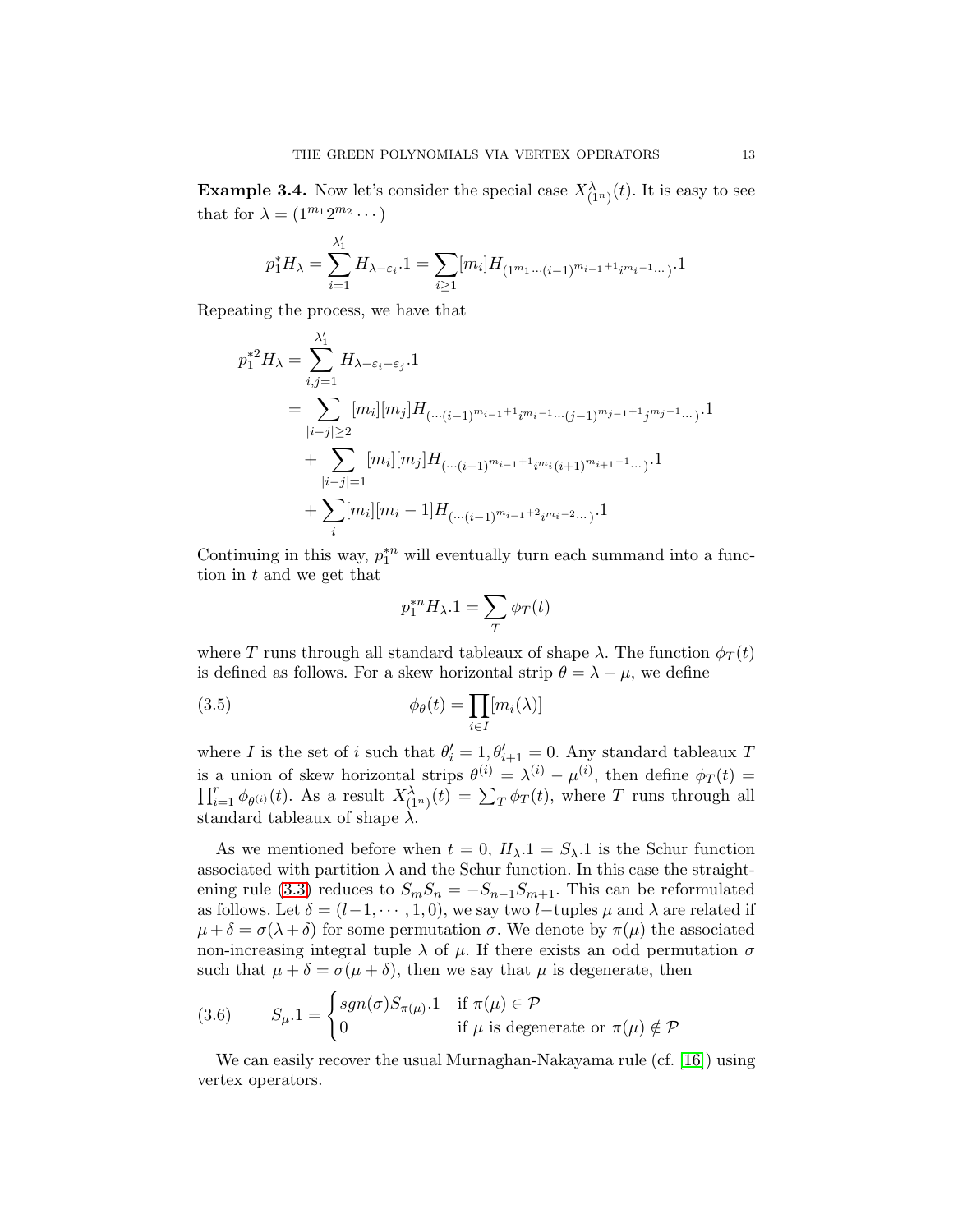<span id="page-13-1"></span>**Example 3.5.** Let  $\mu = (\mu_1, \ldots, \mu_l)$  be a partition and k a positive integer. Then one has that

(3.7) 
$$
p_k^* S_{\lambda} . 1 = \sum_{\mu} (-1)^{ht(\lambda - \mu)} S_{\mu} . 1
$$

summed over all partitions  $\mu \subset \lambda$  such that  $\lambda - \mu$  is a border strip of length k.

*Proof.* By  $(2.30)$ ,

$$
p_k^* S_{\lambda} . 1 = \sum_{i=1}^l S_{\lambda_1} \cdots S_{\lambda_i - k} \cdots S_{\lambda_l} . 1.
$$

Note that  $S_{\lambda_1} \cdots S_{\lambda_i-k} \cdots S_{\lambda_l}$ ,  $1 = 0$  unless  $(\lambda_1 + l - 1, \ldots, \lambda_i - k + l - 1)$  $(i, \ldots, \lambda_l) \in \mathbb{Z}_l^+$ <sup>+</sup> has no identical terms. We rearrange the sequence  $\lambda + \delta$  in descending order, and we may assume that for some  $j > i$ 

$$
\lambda_j + l - j < \lambda_i - k + l - i < \lambda_{j-1} + l - (j - 1),
$$

in which case the related partition  $\mu$  is

$$
(\lambda_1,\ldots,\lambda_{i-1},\lambda_{i+1}-1,\ldots,\lambda_{j-2}-1,\lambda_i-k-i+j-1,\lambda_j,\ldots,\lambda_l)
$$

therefore  $\theta = \lambda - \mu$  is a border strip of length k and  $ht(\theta) = j - i - 1$ ,  $sgn(\sigma) = (-1)^{l(\sigma)} = (-1)^{j-i-1}.$ .

**Remark 3.6.** When  $t = -1$ ,  $H<sub>\mu</sub>$ .1 is the Schur Q-function. In this case, one can also obtain a result similar to Example [3.5.](#page-13-1) See [\[14,](#page-18-2) §III.8, Ex.11] for details.

<span id="page-13-0"></span>4. BITRACES FOR  $GL_n(\mathbb{F}_q)$  and the Hecke algebra of type  $A_{n-1}$ 

Let  $H_n(q)$  be the Iwahori-Hecke algebra of the symmetric group  $S_n$  and  $G = GL_n(\mathbb{F}_q)$  the general linear group over the finite field  $\mathbb{F}_q$ , where  $q = p^m$ . Let  $W = Ind_B^G$  be the permutation module of G induced from the Borel subgroup B consisting of upper triangular matrices. Then  $H_n(q)$  naturally acts on W which commutes with that of G, so W becomes a  $G-H_n(q)$  bi-module. Following [\[5\]](#page-18-10), we define the bitrace of  $(g, h) \in G \times H_n(q)$  on W as follows:

**Definition 4.1.** Let  $u \in G$  and  $h \in H_n(q)$ . The trace of the action of uh on  $Ind_B^G1$  is

(4.1) 
$$
btr(u, h) = \sum_{gB \in G/B} u(gB)h|_{gB}
$$

where  $u(gB)h|_{gB}$  denotes the coefficient of  $gB$  in  $u(gB)h$ .

A combinatorial formula for  $btr(u_\lambda, T_\mu)$  is known by using the explicit description of the action of  $H_n(q)$  in terms of the Bruhat decomposition of G [\[5\]](#page-18-10). We now give an algebraic iterative formula for  $btr(u_\lambda, T_\mu)$ .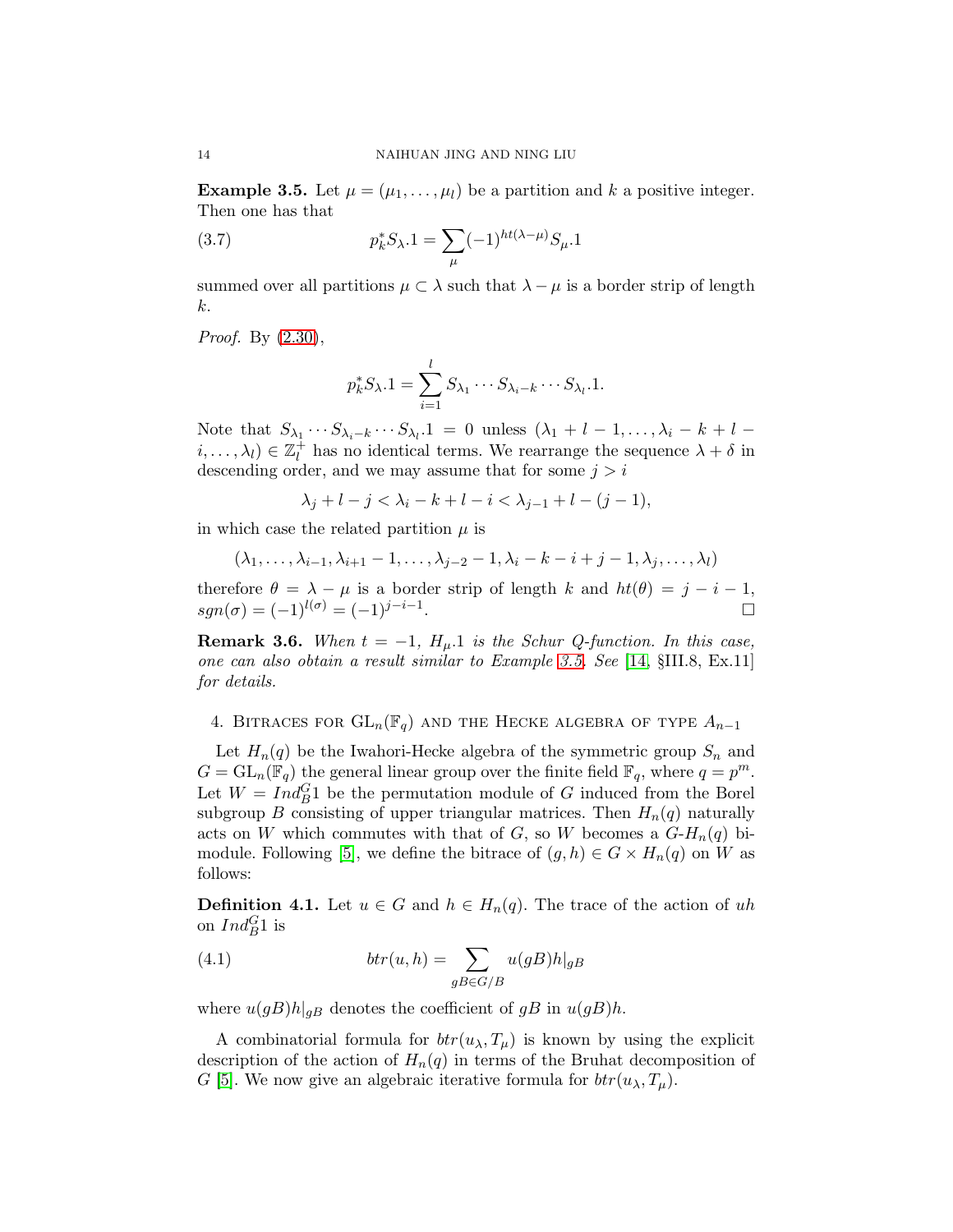As a bimodule and in view of double centralizer property, W decomposes itself into:

$$
W=\bigoplus_\lambda G^\lambda\otimes H^\lambda
$$

where  $G^{\lambda}$  (resp.  $H^{\lambda}$ ) is an irreducible G (resp.  $H_n(q)$ )-module. Taking trace gives rise to

(4.2) 
$$
br(g, h) = \sum_{\lambda \vdash n} \chi^{\lambda}(g) \zeta^{\lambda}(h)
$$

where  $\chi^{\lambda}$  (resp.  $\zeta^{\lambda}$ ) is the irreducible character of G (resp.  $H_n(q)$ ).

By [\[3\]](#page-18-0) the irreducible character  $\chi^{\lambda}$  of G is given by

<span id="page-14-0"></span>(4.3) 
$$
\chi^{\lambda}(u_{\nu}) = q^{n(\nu)} K_{\lambda,\nu}(q^{-1})
$$

where  $u_{\nu}$  is a unipotent element of  $GL_n(\mathbb{F}_q)$  with Jordan normal form of blocks size  $\nu_i$  and  $K_{\lambda,\nu}(t)$  is the Kostka-Foulkes polynomial defined by expanding the Schur function  $s_{\lambda}$  in terms of the dual Hall-Littlewood functions  $P_{\mu}(t) = b_{\mu}^{-1}(t)Q_{\lambda}(t)$   $(t = q^{-1})$ :

$$
s_\lambda=\sum_{\nu\vdash n}K_{\lambda,\nu}(t)P_\nu(t).
$$

Also the Frobenius formula for the Hecke algebra [\[15\]](#page-18-9) says that

<span id="page-14-1"></span>(4.4) 
$$
\frac{q^{|\mu|}}{(q-1)^{l(\mu)}}q_{\mu}(q^{-1}) = \sum_{\lambda \vdash n} \zeta^{\lambda}(T_{\gamma_{\mu}})s_{\lambda}.
$$

Combining [\(4.3\)](#page-14-0) and [\(4.4\)](#page-14-1), we see that the bitrace is expressed as the matrix coefficient:

(4.5) 
$$
btr(u_{\nu}, T_{\gamma_{\mu}}) = \frac{q^{|\mu|+n(\nu)}}{(q-1)^{l(\mu)}} \langle Q_{\nu}(q^{-1}), q_{\mu}(q^{-1}) \rangle.
$$

<span id="page-14-4"></span>Let  $B_{\mu}^{\nu}(t) = \langle Q_{\nu}(t), q_{\mu}(t) \rangle$ , by Theorem [2.2](#page-4-0) it follows that

(4.6) 
$$
B_{\mu}^{\nu}(t) = \langle H_{\nu}.1, q_{\mu} \rangle.
$$

Thus we can use vertex operator technique to compute the bitrace as follows.

First of all, it is easy to see the operator product expansions as in [\(2.23\)](#page-5-1)-  $(2.24)$ :

<span id="page-14-2"></span>(4.7) 
$$
H^*(z)q(w) = q(w)H^*(z)\frac{z-tw}{z-w},
$$

<span id="page-14-3"></span>(4.8) 
$$
q^*(z)H(w) = H(w)q^*(z)\frac{z-tw}{z-w}.
$$

Taking coefficients of  $z^{-n}w^m$  in [\(4.7\)](#page-14-2) and [\(4.8\)](#page-14-3), we get the following commutation relations.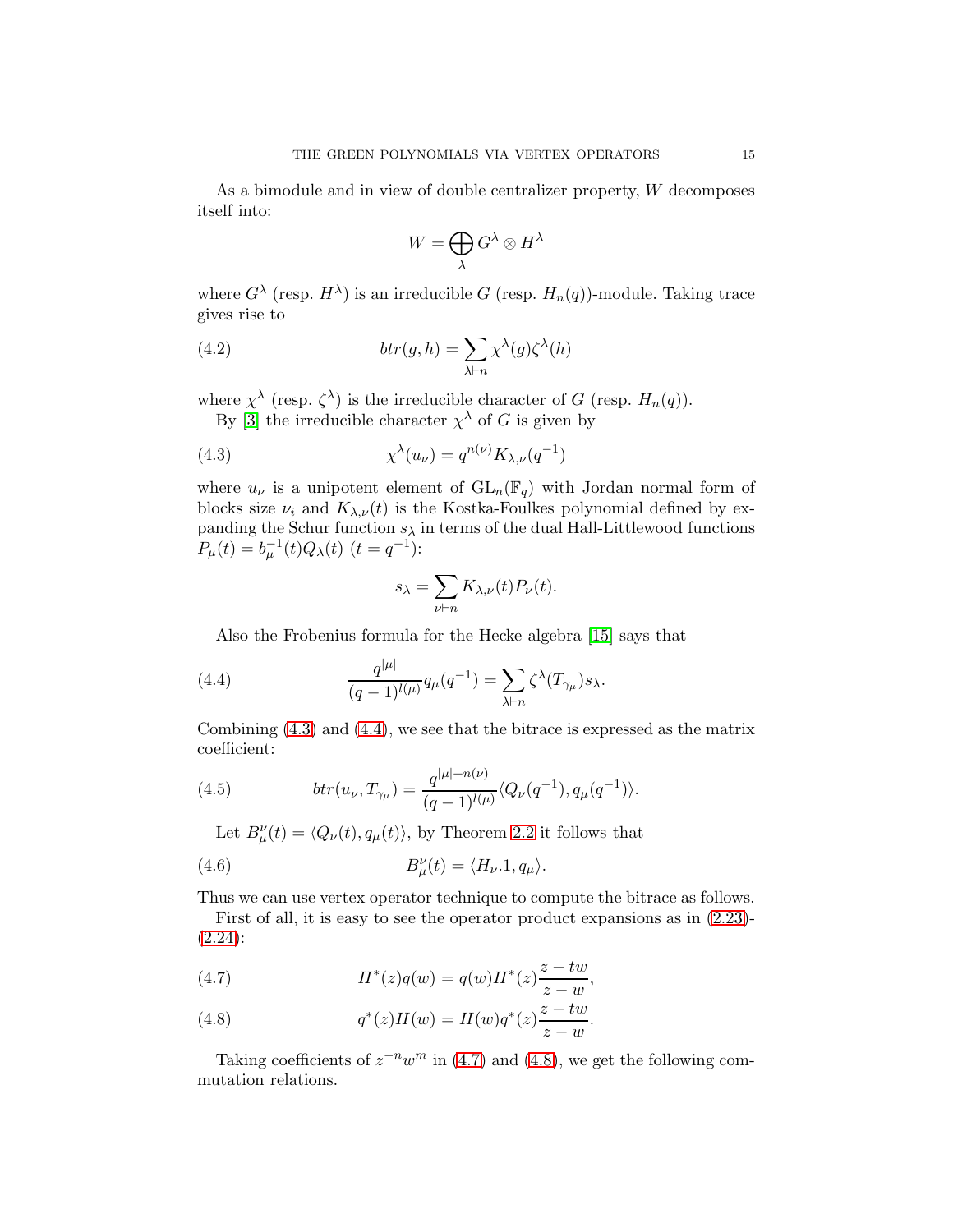**Proposition 4.2.** For any  $m, n \in \mathbb{Z}$ ,

(4.9) 
$$
H_n^* q_m = q_m H_n^* + (1 - t) \sum_{k=1}^m q_{m-k} H_{n-k}^*,
$$

(4.10) 
$$
q_n^* H_m = H_m q_n^* + (1 - t) \sum_{k=1}^n H_{m-k} q_{n-k}^*.
$$

Using the same method of Theorem [2.4,](#page-6-2) we immediately have the following result.

**Theorem 4.3.** For partitions  $\lambda, \mu \vdash n$  and integer number k,

<span id="page-15-1"></span>(4.11) 
$$
q_k^* H_\nu = \sum_{\tau \models k} (1-t)^{l(\tau)} H_{\nu - \tau},
$$

(4.12) 
$$
H_k^* q_\mu = \sum_{\tau \in \mathbb{Z}_+^l} (1-t)^{l(\tau)} q_{\mu - \tau} H_{k - |\tau|}^*,
$$

where  $\mathbb{Z}_+$  is the set of non-negative integer.

Let  $\mu$  be a composition and  $\lambda$  be a partition. Recall [\(3.1\)](#page-10-1) and set

<span id="page-15-0"></span>(4.13) 
$$
B(\lambda, \mu) \doteq \sum_{\underline{i}, \underline{a}} C(S_{\underline{i}, \underline{a}})
$$

summed over  $\underline{i} = (i_1, i_2, \ldots, i_r), \underline{a} = (a_1, a_2, \ldots, a_r)$  such that  $S_{\underline{i}, \underline{a}} \mu = \lambda$ .

We remark that  $B(\lambda, \mu) = 0$ , unless  $|\lambda| = |\mu|$ . If  $\mu_i + \mu_{i+1} + \cdots < 0$  at any stage, then  $B(\lambda, \mu) = 0$ . And if  $\mu$  is also a partition, then  $B(\lambda, \mu) = \delta_{\lambda, \mu}$ . Let  $\lambda, \nu$  be partitions and  $\tau$  be a non-negative composition, then  $B(\lambda, \nu - \tau) = 0$ unless  $\lambda \subset \nu$ .

<span id="page-15-3"></span>**Lemma 4.4.** Let  $\lambda = (\lambda_1, \lambda_2, \ldots, \lambda_l), \nu = (\nu_1, \nu_2, \ldots, \nu_m)$  be partitions. If  $l < m, \lambda_i = \nu_i, i = 1, 2, \ldots, l$  and  $\nu_l > \nu_{l+1}$ , then we have

$$
\sum_{\tau=|\nu|-|\lambda|} (1-t)^{l(\tau)} B(\lambda, \nu - \tau)
$$
  
= 
$$
\sum_{\tau=|\nu|-|\lambda|} (1-t)^{l(\tau)} B(\emptyset, (\nu_{l+1}, \dots, \nu_m) - \tau).
$$

*Proof.* This follows directly from [\(4.13\)](#page-15-0) and the remark below it.  $\Box$ 

Recall that  $\mu \models n$  means  $\mu$  is a composition with weight n. In this case, we can rewrite [\(3.3\)](#page-11-1) as  $(\mu \models n)$ :

(4.14) 
$$
H_{\mu} = \sum_{\lambda \vdash n} B(\lambda, \mu) H_{\lambda}.
$$

For  $\nu \vdash n$  and using [\(4.11\)](#page-15-1) it follows that

<span id="page-15-2"></span>(4.15) 
$$
q_k^* H_\nu = \sum_{\lambda \in \mathcal{P}_{n-k}^\nu} \sum_{\tau \models k} (1-t)^{l(\tau)} B(\lambda, \nu - \tau) H_\lambda.1
$$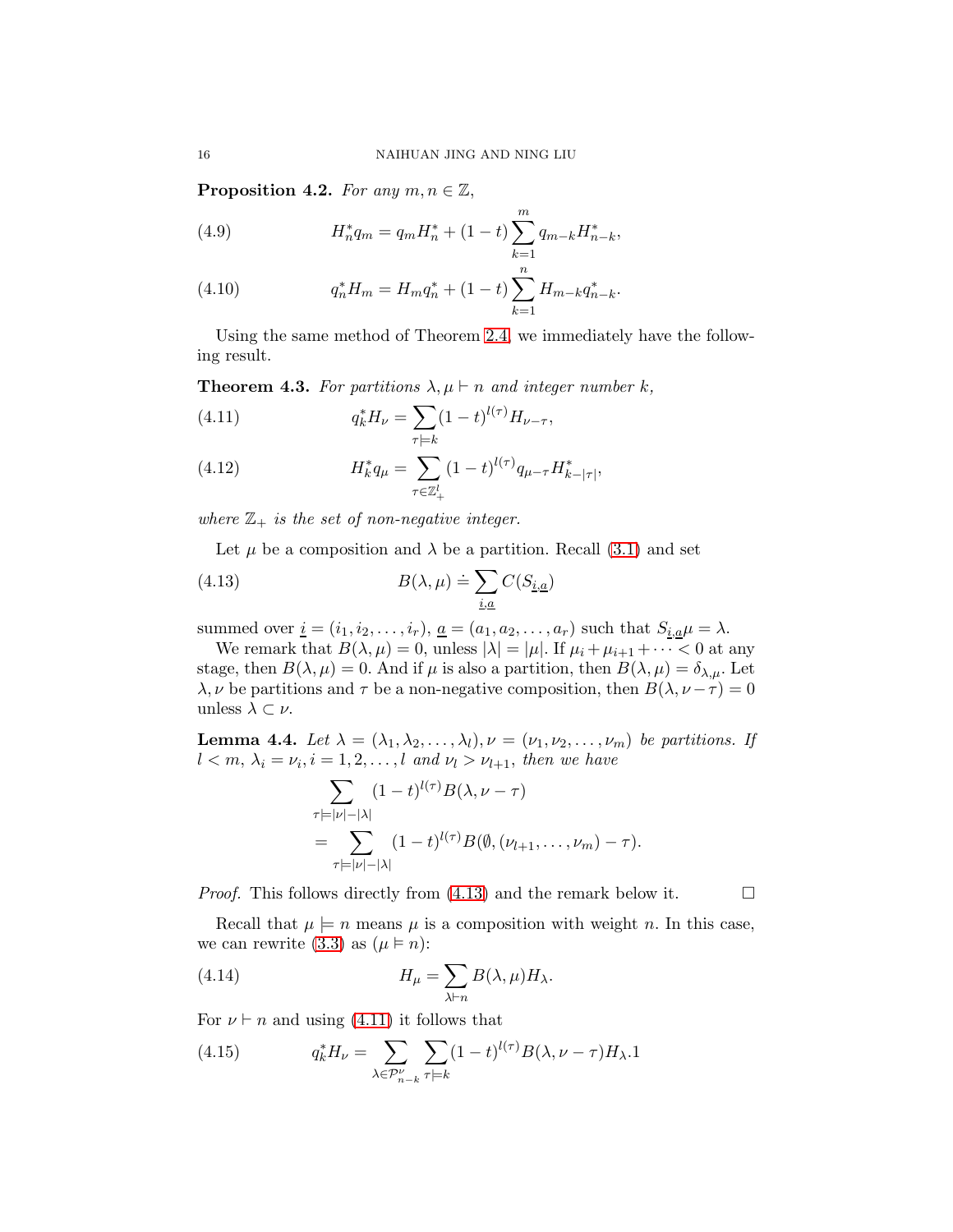where  $\mathcal{P}_n^{\nu}$  is the set  $\{\lambda \vdash n \mid \lambda \subset \nu\}$ . Note that  $\lambda$  appears in [\(4.15\)](#page-15-2) only when  $\nu/\lambda$  is a horizontal k-strip (cf. [\[14,](#page-18-2) III (5.7)]), so we have proved the following result.

<span id="page-16-0"></span>**Theorem 4.5.** Let  $\mu, \nu \vdash n$ , then the following iterative formula holds.

<span id="page-16-4"></span>(4.16) 
$$
B_{\mu}^{\nu}(t) = \sum_{\lambda \in \mathcal{P}_{n-\mu_1}^{\nu}} \sum_{\tau \models \mu_1} (1-t)^{l(\tau)} B(\lambda, \nu - \tau) B_{\mu^{[1]}}^{\lambda}(t).
$$

*Proof.* This follows from  $(4.15)$  and  $(4.6)$ .

We list some of the special cases of Theorem [4.5.](#page-16-0)

**Example 4.6.** Let  $\mu, \nu \vdash n$ , we have

<span id="page-16-5"></span><span id="page-16-1"></span>(4.17) 
$$
B_{\mu}^{(n)}(t) = (1 - t)^{l(\mu)},
$$
  
(4.18) 
$$
B_{(n)}^{\nu}(t) = (1 - t)\delta_{\nu,(n)},
$$

<span id="page-16-2"></span>(4.19) 
$$
B_{\mu}^{(1^n)}(t) = \delta_{\mu,(1^n)} \prod_{i=1}^n (1 - t^i),
$$

<span id="page-16-6"></span>
$$
(4.20) \tB_{(1^n)}^{\nu}(t) = (1-t)^n X_{(1^n)}^{\nu}(t),
$$

<span id="page-16-3"></span>
$$
(4.21) \ B_{(\mu_1,\mu_2)}^{\nu}(t) = \begin{cases} (1-t)^{3-\delta_{\mu_1,\nu_2}-\delta_{\nu_2,0}} + t(1-t)^2 \delta_{\mu_2,\nu_2} & \text{if } \nu \ge (\mu_1,\mu_2) \\ 0 & \text{if others.} \end{cases}
$$

*Proof.*  $(4.17)$ ,  $(4.19)$ , and  $(4.21)$  follows from  $(4.16)$  by easy induction.  $(4.18)$ holds by  $(4.6)$  and  $(2.18)$ .  $(4.20)$  holds by  $(4.6)$ ,  $(2.12)$  and  $(2.20)$ .

Corollary 4.7. Let  $\nu, \mu \vdash n, \mu > \nu$ , we have

(4.22) 
$$
B_{\mu}^{\nu}(t) = 0.
$$

l−1

*Proof.* We argue by induction on  $l(\mu)$ . The case  $l(\mu) = 1$  is [\(4.18\)](#page-16-5). Suppose it holds for all  $l(\mu) < l$  and consider  $\mu = (\mu_1, \mu_2, \dots, \mu_l), \nu < \mu$ . Since  $q_mq_n = q_nq_m$ , by [\(4.16\)](#page-16-4), we have

$$
B_{\mu}^{\nu}(t) = \sum_{\lambda \in \mathcal{P}_{n-\mu_l}^{\nu}} \sum_{\tau \models \mu_l} (1-t)^{l(\tau)} B(\lambda, \nu - \tau) B_{(\mu_1, \dots, \mu_{l-1})}^{\lambda}(t)
$$

By induction hypothesis and the remark above Lemma [4.4,](#page-15-3) we have

$$
B^{\nu}_{\mu}(t) = \prod_{i=1}^{l-1} \delta_{\nu_i,\mu_i} \sum_{\tau \models \mu_l} (1-t)^{l(\tau)} B((\mu_1,\ldots,\mu_{l-1}),\nu-\tau) B^{(\mu_1,\ldots,\mu_{l-1})}_{(\mu_1,\ldots,\mu_{l-1})}(t)
$$

It suffices to consider the case  $\nu_i = \mu_i, i = 1, 2, \ldots, l-1$ . Then we have  $\nu_l < \mu_l, \nu_{l+1} > 0$ , so for  $\bar{\mu} = (\mu_1, \dots, \mu_{l-1})$ 

$$
B^{\nu}_{\mu}(t) = \sum_{\tau \models \mu_l} (1 - t)^{l(\tau)} B(\bar{\mu}, (\bar{\mu}, \nu_l, \cdots) - \tau) B^{\bar{\mu}}_{\bar{\mu}}(t)
$$
  
= 
$$
\sum_{\tau \models \mu_l} (1 - t)^{l(\tau)} B(\emptyset, (\nu_l, \nu_{l+1}, \cdots) - \tau) B^{\bar{\mu}}_{\bar{\mu}}(t) \text{ (by Lemma 4.4)}
$$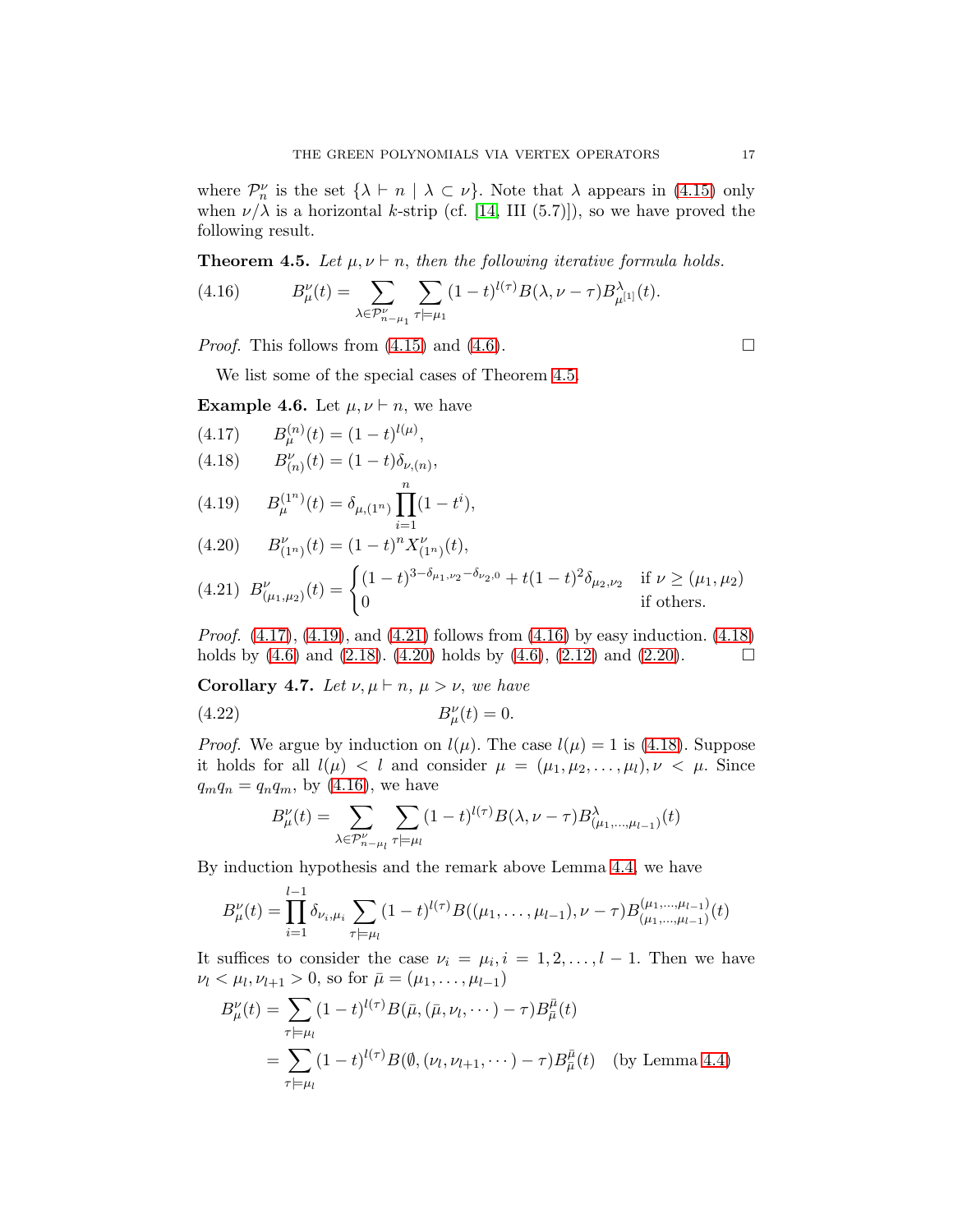$$
=B_{(\mu_l)}^{(\nu_l,\nu_{l+1},\cdots)}B^{\bar{\mu}}_{\bar{\mu}}(t)\\=0.
$$

 $\Box$ 

Tables for  $br(u_\nu, T_{\gamma_\mu}), n \leq 5$ . Here  $[n] = 1 + \cdots + q^{n-1}$ 

Table 1. n=2

| ν<br>$\mu$ |  |
|------------|--|
| ←          |  |
|            |  |

TABLE 2.  $n=3$ 

| $\mu\backslash\nu$ | $\mathbf{3}$ | (2,1)    | $\mathsf{I}^{\mathsf{o}}$ |
|--------------------|--------------|----------|---------------------------|
| $^{\prime}3$ ,     |              |          |                           |
| $\left[2, \right]$ |              |          |                           |
| $(1^3)$            |              | $2q + 1$ | $\left  i \right $        |

TABLE 3. n=4

| $(1^4)$ | $3q+1$ | $(2q+1)[2] (3q^2+2q+1)[2]$ |  |
|---------|--------|----------------------------|--|

TABLE 4.  $n=5$ 

| $\mu$            | $\sqrt{5}$ | 4,<br>$\perp$ | (3, 2)          | 3,                      | $2^2$                              | $\mathbf{2},$                           |                         |
|------------------|------------|---------------|-----------------|-------------------------|------------------------------------|-----------------------------------------|-------------------------|
| $\left(5\right)$ | $q^4$      |               |                 |                         |                                    |                                         |                         |
| 4,               |            |               |                 |                         |                                    |                                         |                         |
| (3, 2)           |            |               |                 |                         |                                    |                                         |                         |
| $\overline{3,}$  |            | 2q            |                 | $^+$                    |                                    |                                         |                         |
| $\sqrt{2^2}$ ,   |            | $2q^3$        | ົ               |                         |                                    |                                         |                         |
| $(2,1^3)$        | q          | 3q            | $3q^3$          | $3q^3$                  | $\left\lceil 2\right\rceil$<br>(2q | [3][2]                                  |                         |
| $(1^5)$          |            | $4q + 1$      | $5q^2 + 4q + 1$ | $(6q^2+3q)$<br>$+1)[2]$ | $(5q^3 + 6q^2)$<br>$+3q+1$ [2]     | $+3q^2+$<br>$4q^3$<br>$+1)[3][2]$<br>2q | 5<br>$\Pi$ [i]<br>$i=1$ |